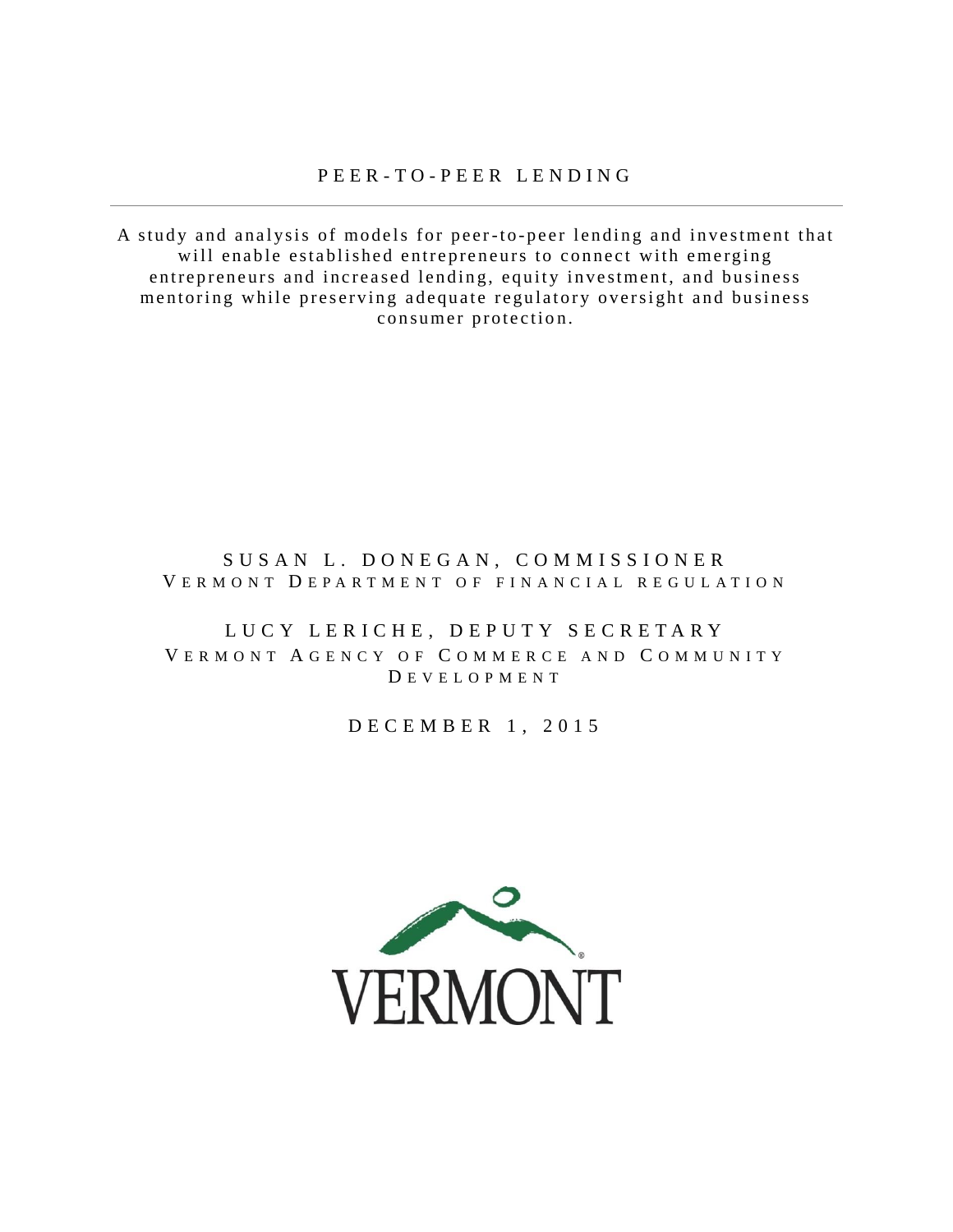

December 1, 2015

REP. BILL BOTZOW, Chair House Committee on Commerce and Economic Development

SEN. KEVIN MULLIN, Chair Senate Committee on Economic Development, Housing, and General Affairs

Re: Act No. 51 of 2015

Dear Representative Botzow and Senator Mullin,

Please accept this report from the Department of Financial Regulation (DFR) and the Agency of Commerce and Community Development (ACCD) to fulfill the requirements as directed in Section E.5 of Act No. 51 of 2015.

DFR and ACCD were instructed to complete a study and make recommendations regarding models for peer-to-peer lending and investment that will enable established entrepreneurs to connect with emerging entrepreneurs and increased lending, equity investment, and business mentoring while preserving adequate regulatory oversight and business consumer protection.

We thank you and appreciate your committee members for your leadership on economic development issues our ability to provide regulatory insight as you consider legislative action to strengthen Vermont's economy.

Sincerely,

Sman I. Donegan

Susan L. Donegan, Commissioner Department of Financial Regulation

Lung Lerice

Lucy Leriche, Deputy Secretary Agency of Commerce and Community Development

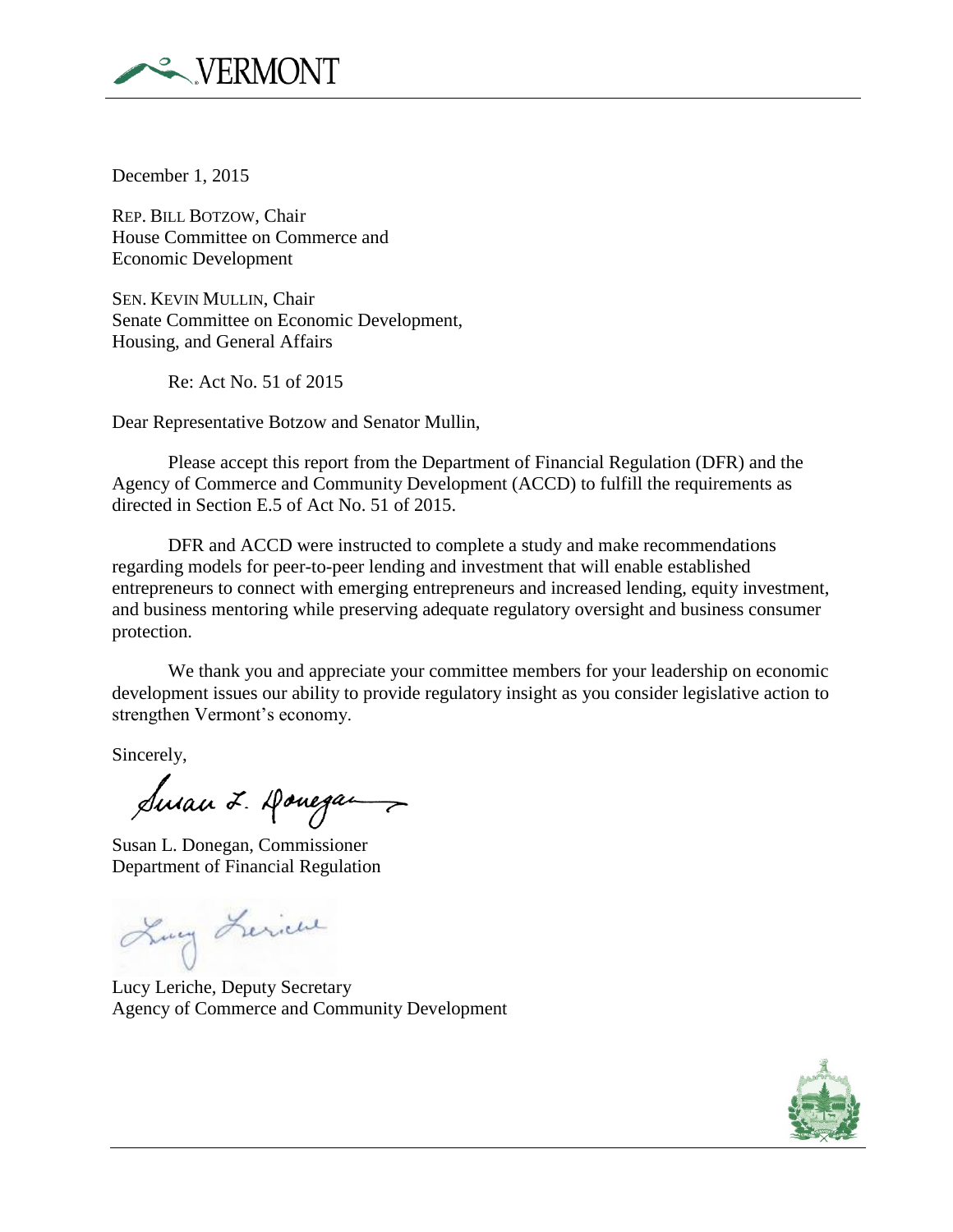| <b>Table of Contents</b> |
|--------------------------|
|                          |
|                          |
|                          |
|                          |
|                          |
|                          |
|                          |
|                          |
|                          |
|                          |
|                          |
|                          |
|                          |
|                          |
|                          |
|                          |
|                          |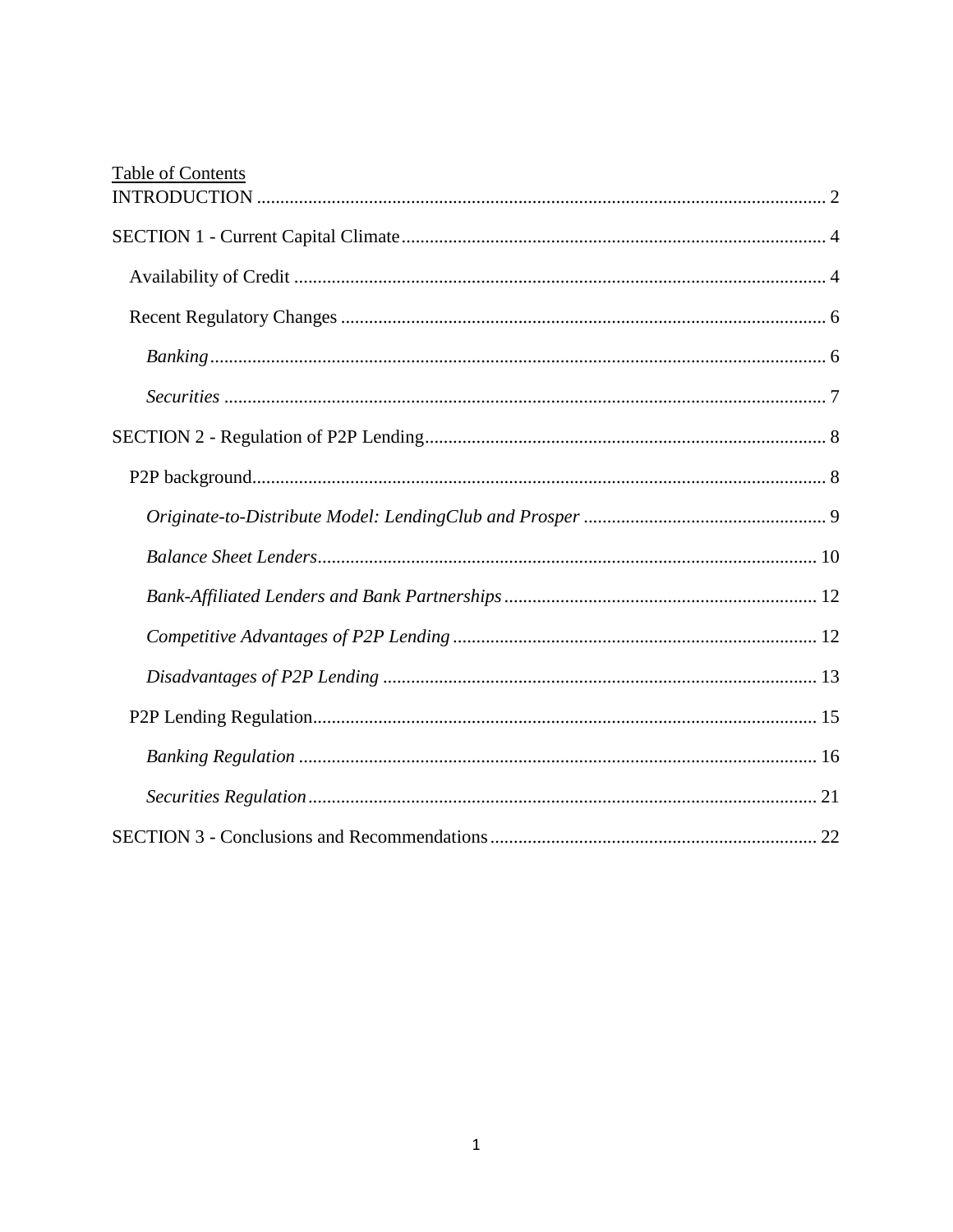### <span id="page-3-0"></span>**INTRODUCTION**

Section E.5 of Act 51 of 2015, an act relating to promoting economic development, charged the Department of Financial Regulation ("DFR") and the Agency of Commerce and Community Development ("ACCD") with submitting a report on "models for peer-to-peer lending and investment that will enable established entrepreneurs to connect with emerging entrepreneurs and increase lending, equity investment, and business mentoring while preserving adequate regulatory oversight and business consumer protection."<sup>1</sup> In response to this directive, DFR and ACCD submit this report to the House Committee on Commerce and Economic Development and to the Senate Committee on Economic Development, Housing, and General Affairs.

Peer-to-peer lending is a rapidly evolving and expanding industry. In the United States, origination of peer-to-peer loans has grown an average of 84 percent per quarter since  $2007$ .<sup>2</sup> Additionally, the financial products offered through peer-to-peer lending platforms expanded significantly from solely consumer loans to student loans, small business loans, asset backed loans and real estate loans.<sup>3</sup> Further, most peer-to-peers loans are not funded by individual retail investors over the internet, but instead peer-to-peer lenders rely upon a combination of equity, privately placed pass-through notes, commercial lines of credit and / or whole loan sales to institutional investors.<sup>4</sup> In recognition of this evolution, industry leaders, regulators and corporate finance professionals now refer to "peer-to-peer" lending as "marketplace" lending in order to more accurately capture the industry's current components. For purposes of simplicity, this study will use the colloquial term "peer-to-peer" or "P2P".

P2P lending is broadly defined as the practice of unrelated individuals borrowing and/or lending money directly between one another through an online lending platform without the involvement of a traditional financial intermediary (e.g., bank or credit union). P2P lending grew significantly during the height of the Great Recession as tighter lending standards and low

<sup>&</sup>lt;sup>1</sup> Act 51 of 2015, § E.5.

<sup>2</sup> PricewaterhouseCoopers, *Peer Pressure: How Peer-to-Peer Lending Platforms are Transforming the Consumer Lending Industry*, PWC.COM (February 2015) *available at* [https://www.pwc.com/us/en/consumer](https://www.pwc.com/us/en/consumer-finance/publications/assets/peer-to-peer-lending.pdf)[finance/publications/assets/peer-to-peer-lending.pdf.](https://www.pwc.com/us/en/consumer-finance/publications/assets/peer-to-peer-lending.pdf)

<sup>3</sup> Peter Manbeck and Marc Franson, *The Regulation of Marketplace Lending: A Summary of the Principal Issues*, aba.com (last visited 11/25/2015) *available at*

https://www.aba.com/Tools/Offers/Documents/ChapmanRegulationofMarketplaceLendingWhitePaper040815.pdf. 4 *Id*.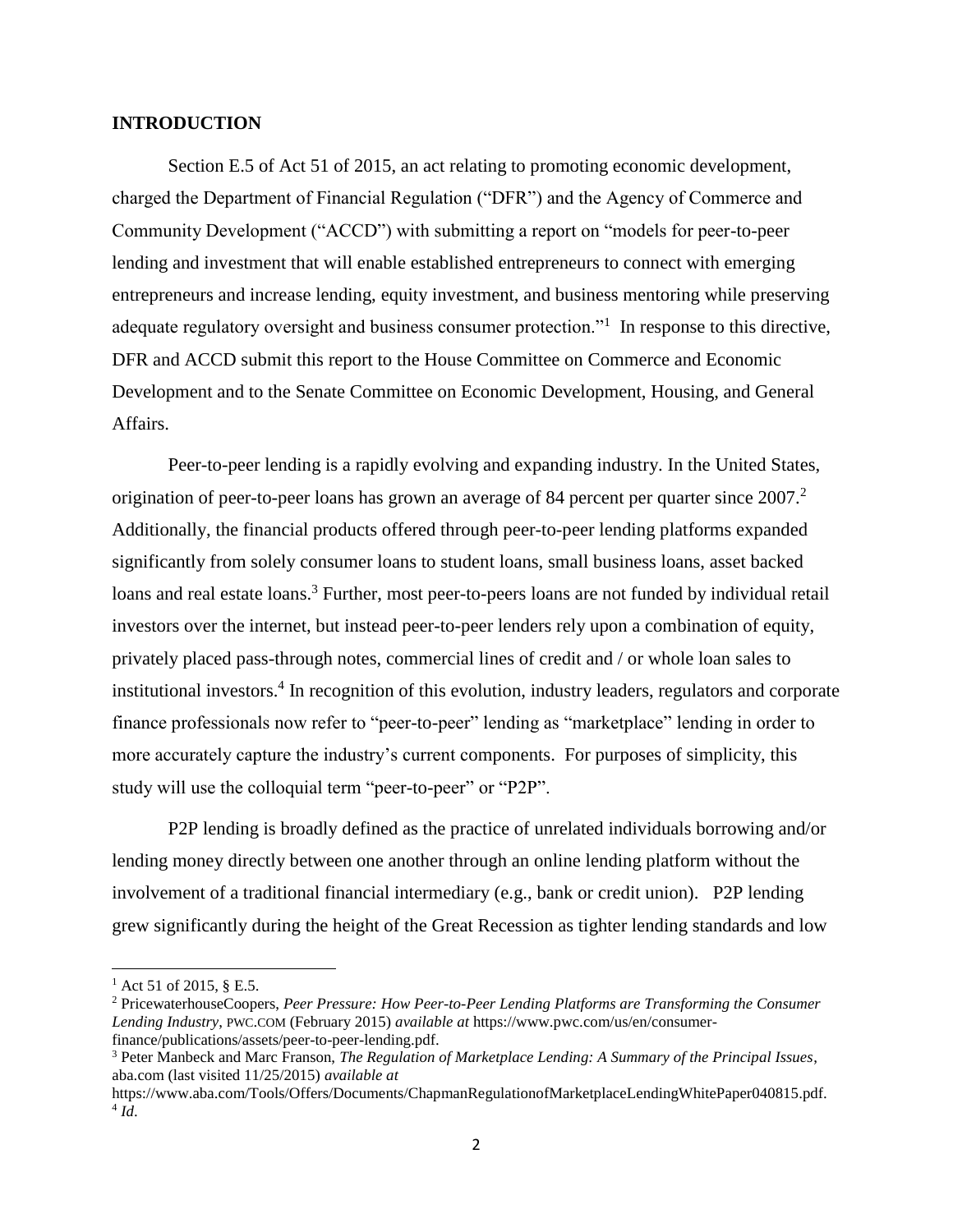interest rates made traditional sources of credit for small businesses more difficult. The fall of the stock market similarly drove demand from investors seeking safe investments with modest rates of return.<sup>5</sup> P2P lending expanded during the recessionary times as simply a way individuals could borrow funds, typically unsecured, from other individuals who were seeking a higher return on their investment without a bank intermediary.

As P2P lending matures in post-recessionary times, it has expanded and evolved into a burgeoning internet industry funded mainly by institutional investors. While P2P lending platforms typically offer unsecured borrowing options such as consumer and student loans, they are now expanding into the real estate and small-business lending markets.<sup>6</sup> Research and industry outreach have shown that Vermont businesses have access to many capital sources, including P2P lending. P2P lending is one avenue for a business to seek capital, but it is not a well understood option. Even since the assignment of this study, P2P lending has evolved and changed. It is now more accurately described as "marketplace lending."<sup>7</sup> The unique and complex structure of today's P2P lending means that these transactions may fall under the purview of both banking and securities regulators at both the federal and state levels.

In the years since the Great Recession, the Legislature has commissioned reports on licensed lending and crowdfunding, resulting in amended licensed lending laws and securities regulations to help small businesses grow and create jobs.<sup>8</sup> Similarly, both federal and state regulators amended laws and regulations to help facilitate and enable corporate and small business financing.<sup>9</sup> Given the recent studies and legal changes, this study primarily focuses on the rapidly expanding, internet-based P2P lending market and its potential benefits for Vermont entrepreneurs. Research and industry outreach indicates Vermont businesses have access to many capital sources; however, not all capital sources are known or well understood – this is especially true for P2P lending.

<sup>5</sup> Joe Light, *Would You Lend Money to These People?*, WALL STREET JOURNAL (April 2012) *available at* http://www.wsj.com/articles/SB10001424052702304587704577333801201736034.

<sup>6</sup> Cognizant Reports, *Marketplace Lending: A maturing Market means New Partner Models,* (July 2014) *Business Opportunities Available at* http://www.cognizant.com/InsightsWhitepapers/Marketplace-Lending-A-Maturing-Market-Means-New-Partner-Models-Business-Opportunities-codex989.pdf.

<sup>7</sup> *Id.*

<sup>8</sup> DFR, Report on Act 199, (January 15, 2015) *available at* http://www.dfr.vermont.gov/dfr-report-act-199.

<sup>&</sup>lt;sup>9</sup> S-2015-1; 8 V.S.A. §2200 et seq.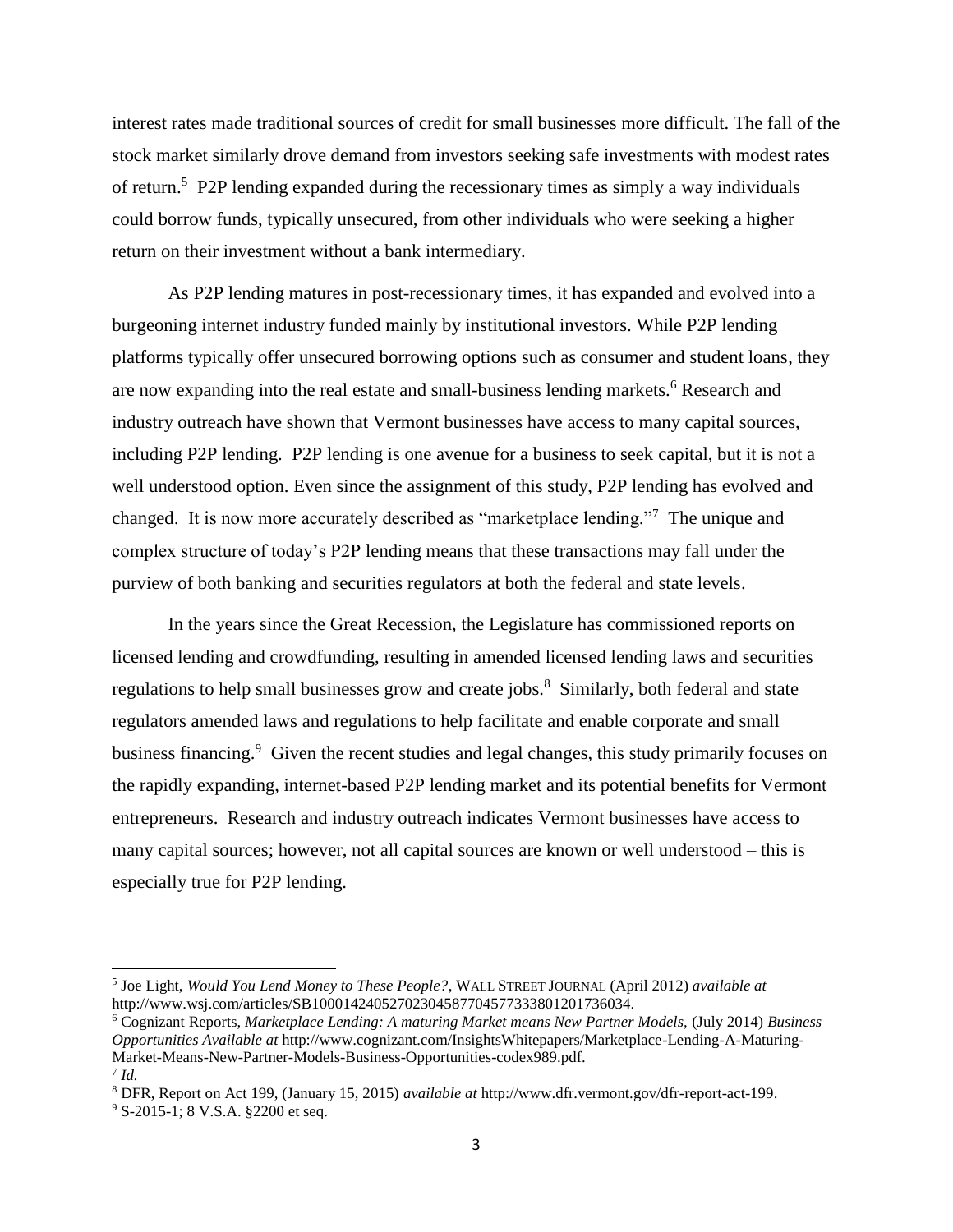This report consists of three sections. Section one explores the availability of credit for Vermont's small businesses and recent reforms designed to facilitate capital formation in Vermont. Section two examines the history of P2P lending and overviews the regulatory framework governing P2P lending. Section three provides recommendations designed to better facilitate capital formation for Vermont's small businesses, including how P2P lending fits into the greater ecosystem.

## <span id="page-5-0"></span>**SECTION 1 - Current Capital Climate**

## <span id="page-5-1"></span>Availability of Credit

The 2014 Joint Small Business Credit Survey by the Federal Reserve Banks of New York, Atlanta, Cleveland and Philadelphia identified availability of credit as one of the top challenges that businesses experienced in the first half of  $2014$ .<sup>10</sup> The survey reports that a business's demand for, and ability to access capital is an important measurement of postrecessionary recovery. The following chart summarizes the availability of credit challenges for businesses based on the growth phase of a business. $^{11}$ 

| <b>Startups</b><br>$<$ 5 years in business                                                     | <b>Growers</b><br>Profitable and increased<br>revenues                                             | <b>Mature</b><br>$>5$ years in business, 10+<br>employees, holds debt                     |
|------------------------------------------------------------------------------------------------|----------------------------------------------------------------------------------------------------|-------------------------------------------------------------------------------------------|
| • Lack of credit<br>availability<br>• Difficulty attracting<br>customers<br>• Uneven cash flow | Uneven cash flow<br>Lack of credit availability<br>Difficulty hiring and/or<br>retaining employees | Uneven cash flow<br>Increased costs of<br>running business<br>Lack of credit availability |

Smaller businesses applying for credit were most likely to experience a challenging credit market with the majority unable to secure any credit. The survey results also showed a strong demand for loans of \$100,000 or less for business expansion. Financial institutions, in particular large

<sup>10</sup> Federal Reserve Banks of New York, Atlanta, Cleveland and Philadelphia, *Joint Small business Credit Survey Report,* newyorkfed.org (2014) *available at* https://www.newyorkfed.org/medialibrary/media/smallbusiness/SBCS-2014-Report.pdf.

 $11$  *Id.*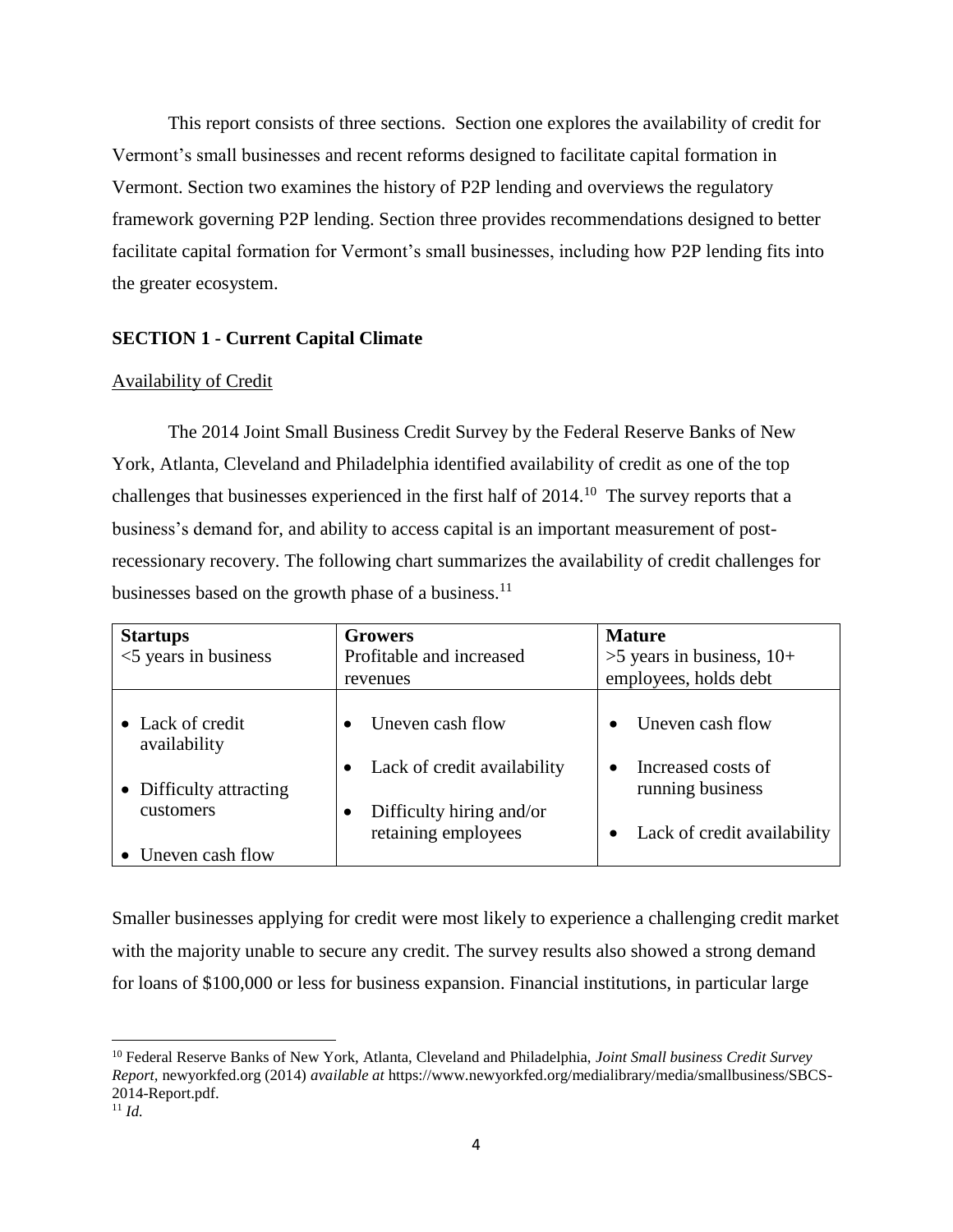banks, were reported as the dominant credit source, but the use of online lenders was also common among businesses surveyed. These results support the assertion that small, startup, and/or expanding businesses are the most in need of access to capital to foster growth and sustainability. Although the survey did not include Vermont specific data, the numbers reflect the growing utilization of online platforms as viable credit sources for businesses across the United States.<sup>12</sup> As peer-to-peer and other online lending options grow in popularity, it is likely a matter of time before P2P lending becomes a large part of the credit/capital mix available to Vermont small businesses similar to what has occurred nationally.

Currently, credit and capital availability in Vermont takes the following forms:

# *Angel investors*:

- North Country Angels
- Granite State Angels
- Vermont Center for Emerging Technologies

# *Micro-Lenders*:

- Community Capital of Vermont
- Town or RDC Revolving Loan Funds
- Vermont Community Loan Fund
- Opportunities Credit Union
- Vermont Economic Development Authority Small Business Loan Program

*Flexible Capital Fund*: for Farms, Food, Forestry related businesses.

# *Traditional:*

- Vermont Based Community Banks & Credit Unions
- Large Bank & Credit Union Options
- Unsecured Credit Options Such as Credit Cards & Lines of Credit

# *Equity Crowdfunding:*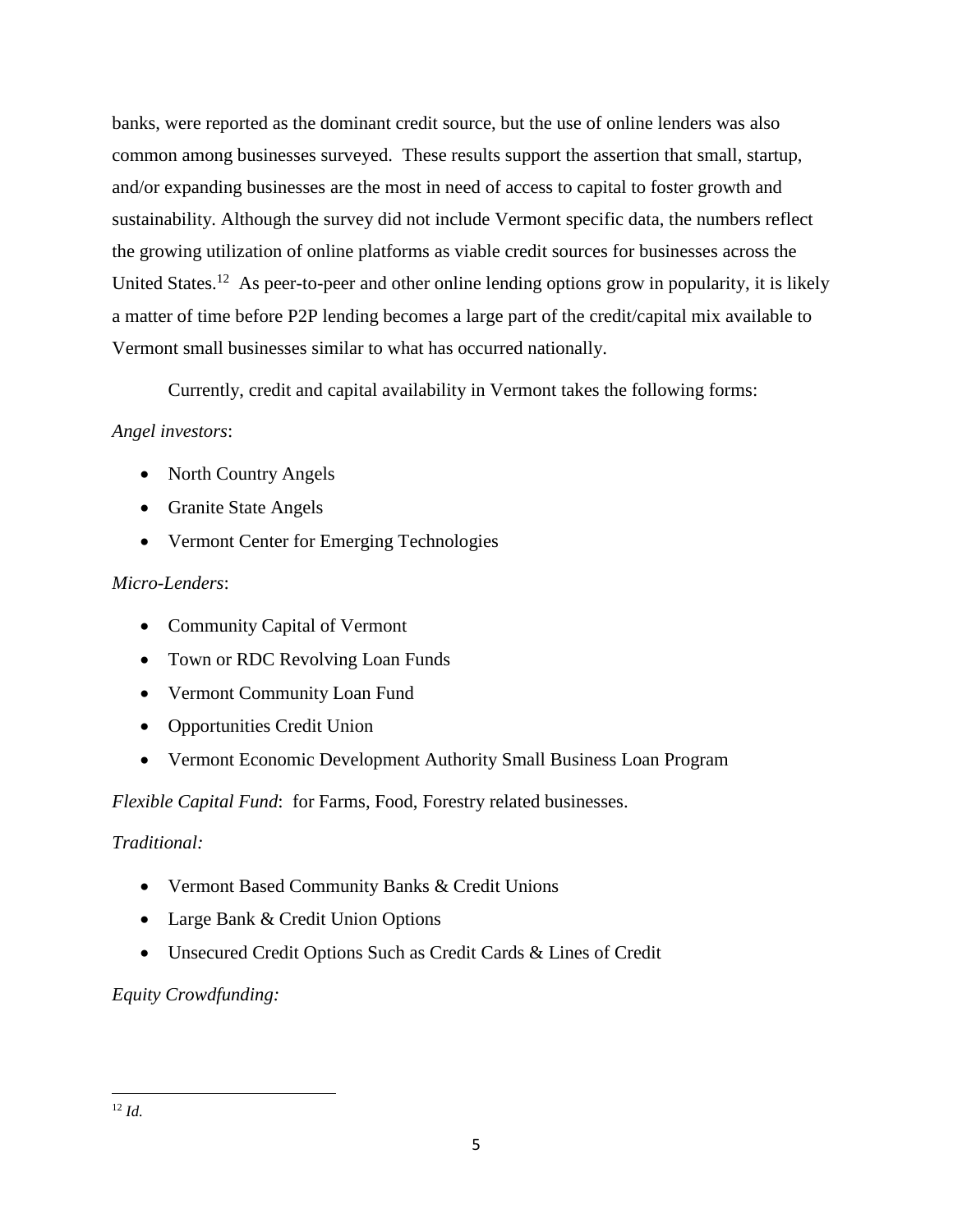*Designbook*: provides an internet platform for equity investments (private placements) from investors in and outside of Vermont.

### <span id="page-7-0"></span>Recent Regulatory Changes

The State of Vermont and DFR have taken various steps to encourage and enable capital formation and small business investment, including changes to the licensed lender laws making it easier for commercial lenders to obtain a license or avoid license requirements and amendments to the securities regulation governing Vermont Small Business Offerings.<sup>13</sup>

## <span id="page-7-1"></span>*Banking*

Commercial lender licensing requirements have been a focus in recent years. Legislative changes have reduced regulatory burdens associated with commercial loans. In 2008, the Legislature added an "angel investor" exemption to enhance opportunities for startup companies to access capital from private, affluent individuals.<sup>14</sup>

In 2010, as a result of a commissioned study, the Legislature made significant changes to the license lender act, simplifying the process to obtain a license to make commercial loans.<sup>15</sup> The 2010 amendment streamlined the application for, and approval of, commercial lending licenses by eliminating requirements to provide the Commissioner with personal financial information, annual financial statements, and a bond.<sup>16</sup> It also reduced the licensing fee for a commercial lender license. The goal of these changes was to make it easier for commercial lenders to enter the Vermont commercial lending market while still allowing DFR to identify "bad actors" (such as lenders with criminal histories or regulatory infractions from other jurisdictions). $^{17}$ 

During the 2015 legislative session, the Legislature passed Act 51, which increased the licensing threshold exemption.<sup>18</sup> Prior to 2015, a person lending an aggregate of less than

l

<sup>13</sup> S-2015-1; 8 V.S.A. § 2200 *et seq.*

<sup>14</sup> Act 159 of 2008; *see* also 8 V.S.A. § 2201(d)(12).

<sup>15</sup> Act 54 of 2009 § 30; Act 134 *see also* 8 V.S.A. § 2202a.

<sup>16</sup> Act 134 §§ 24a-h; *see also* 8 V.S.A. §§ 2202a and 2203(f).

<sup>17</sup> *See* Act 134 of 2010.

<sup>18</sup> Act 51 of 2015; *see also* 8 V.S.A. § 2201(d)(10).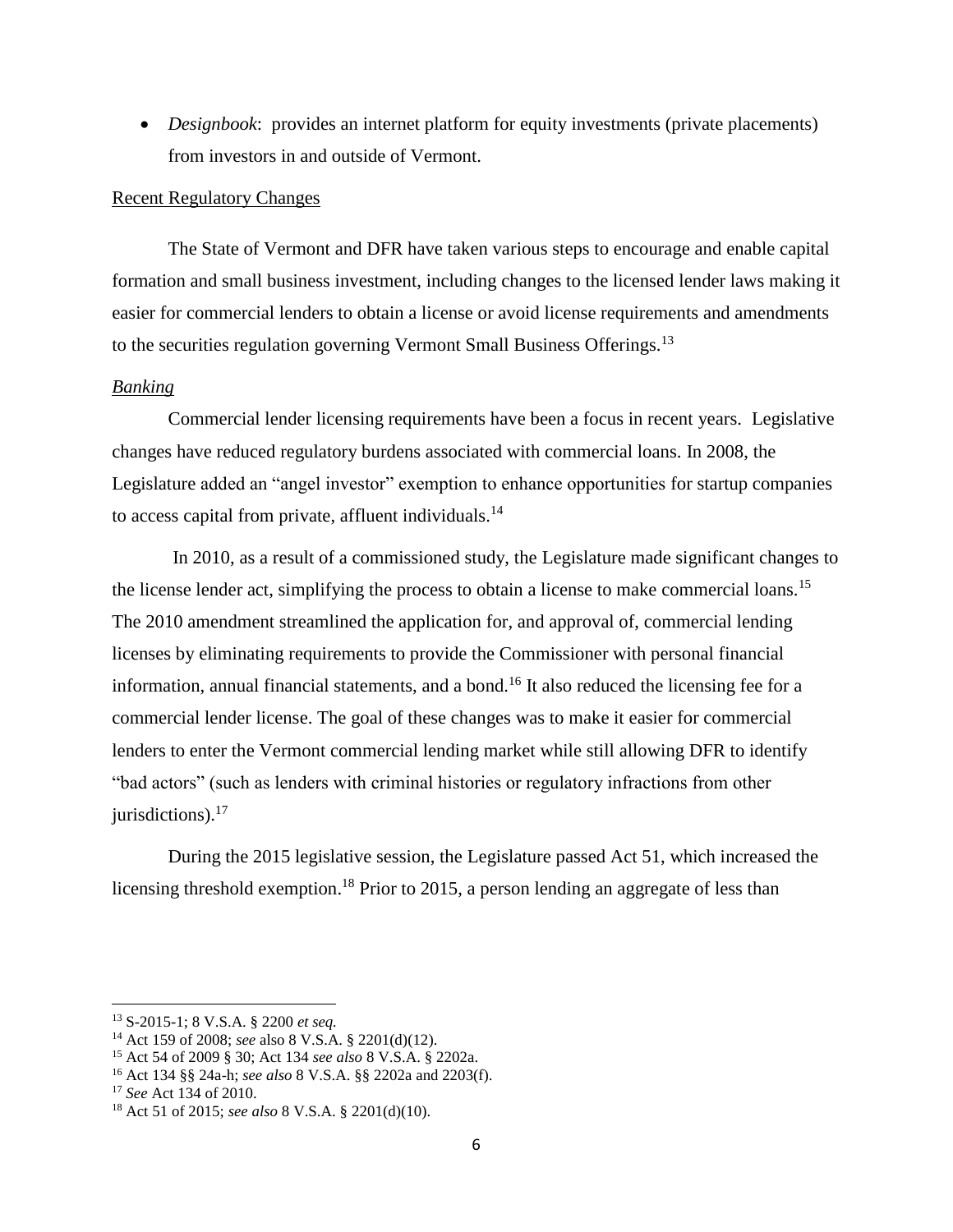\$75,000 in any one year at a rate of no more than 12 percent did not need a commercial lender license.<sup>19</sup> The 2015 legislation increased the threshold to \$250,000.<sup>20</sup>

### <span id="page-8-0"></span>*Securities*

VSBO is a regulation designed to help Vermont companies raise capital by selling securities in local "crowdfunding" type transactions – i.e. selling smaller amounts to a larger number of investors. These transactions were originally exempt from registration when adopted in 2000.<sup>21</sup> Prior to 2014, VSBO restricted Vermont businesses to only raising capital from Vermont investors, imposed a \$500,000 cap on the amount of capital a company could raise, and limited the number of investors to  $50<sup>22</sup>$  Vermont businesses only used the exemption fourteen times in as many years.

These limits did not meet the needs of an evolving market. Therefore, in June 2014, DFR updated VSBO by raising the maximum offering amount to \$1 million (\$2 million if the issuer can provide audited financial statements to investors).<sup>23</sup> DFR also replaced a cap on the number of investors with a cap on the amount any "main street" investor can pledge.<sup>24</sup> This change still limits the risk exposure of an investment for Vermonters while opening up the pool of potential investors. In the year following the 2014 update, five companies used VSBO to raise capital.<sup>25</sup> DFR also recognized that raising capital across Vermont's borders was important to taking advantage of crowdfunding's full potential.<sup>26</sup> In July of 2015, the rule was again amended, creating two options for Vermont businesses.<sup>27</sup> In addition to the intra-state (Vermont to Vermont only) exemption, Vermont businesses now have the opportunity to register their security and thereby sell securities outside Vermont.<sup>28</sup> The new rule also provides provisions governing third-party crowdfunding platforms, which are the entities that effect this type of transaction.<sup>29</sup> The VSBO rule also establishes a new tranche of investors called "the certified

<sup>19</sup> *Id.*

<sup>20</sup> *Id.*

<sup>21</sup> Order 06-43-S, exhibit 8.11.

<sup>22</sup> Order 06-43-S, exhibit 8.11; *See also* 17 C.F.R. § 230.147.

<sup>23</sup> *Id.*

<sup>24</sup> *Id.*

<sup>25</sup> DFR File Nos. 3/24/14-15; 12/05/14-20; 3/19/15-31; 3/26/2015-01; 6/12/15-05.

<sup>26</sup> DFR, *Report to Legislature on Act 199*, DFR.VERMONT.GOV (January 2015) *available at*  http://www.dfr.vermont.gov/dfr-report-act-199.

<sup>&</sup>lt;sup>27</sup> Regulation S-2015-1(b).

 $^{28}$  *Id.*, at (b)(2).

 $^{29}$  *Id.*, at (d).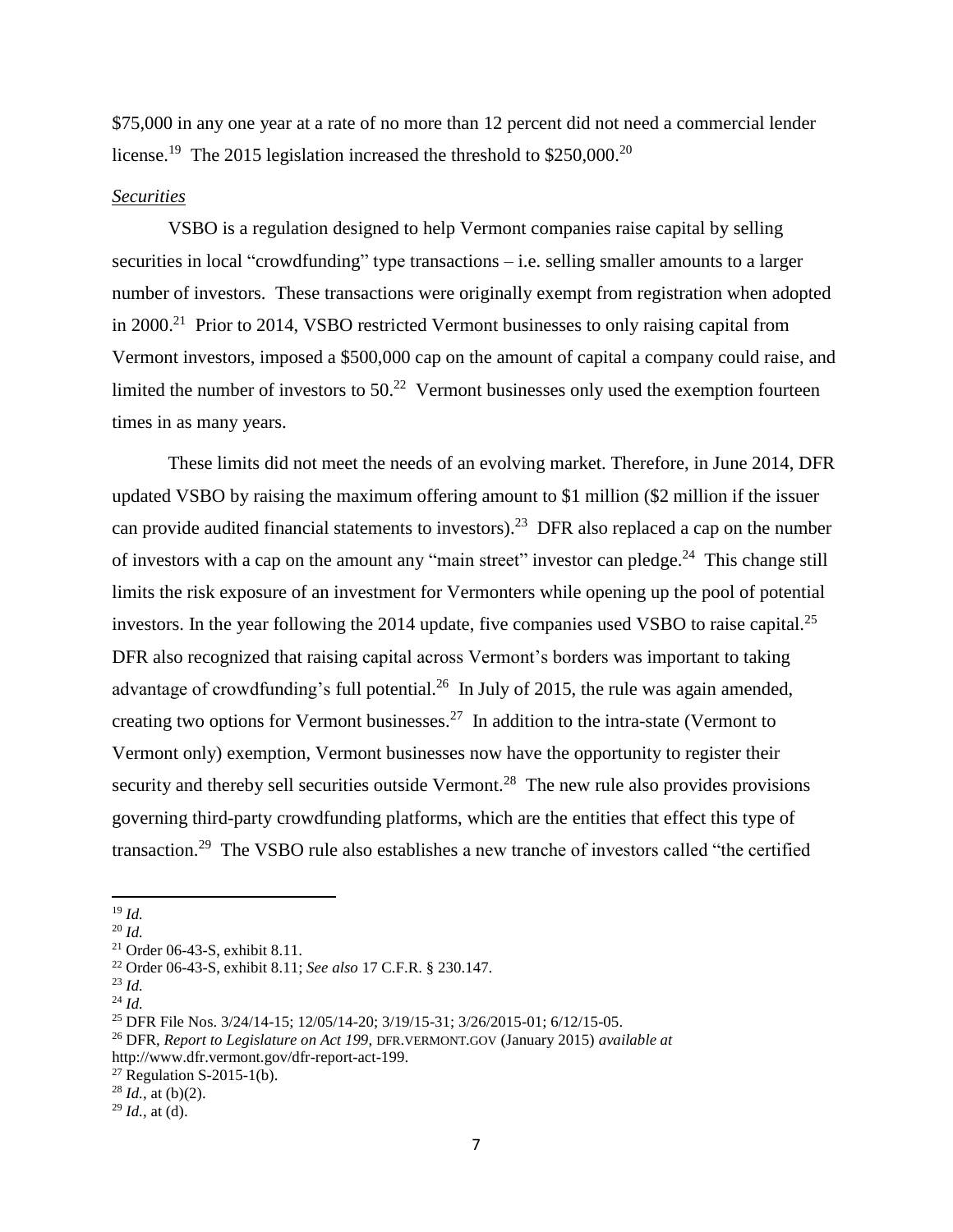investor."<sup>30</sup> This allows businesses to tap some wealthier individuals who may not rise to the level of being an "accredited" investor (an individual of substantial income or wealth).<sup>31</sup> In order to provide greater investor protection, DFR added a minimum offering raise (i.e. a minimum amount a company must raise in order to use any of the money raised), a third-party portal registration, and greater filing requirements.<sup>32</sup>

These changes are all designed to help small businesses access capital and help more Vermonters access the capital markets.<sup>33</sup>

## <span id="page-9-0"></span>**SECTION 2 - Regulation of P2P Lending**

### <span id="page-9-1"></span>P2P background

The Conference of State Bank Supervisors ("CSBS") and the National Association of Consumer Credit Administrators (NACCA") have identified the following four business models for P2P lending: $34$ 

- *Originate-to-distribute*: P2P lending platforms match loans to investors who provide the funding for the loans. The loans are originated, held, and serviced by the P2P lender on behalf of the investors. Often there is a bank acting as an intermediary to fund the loans and then quickly sell the loans back to the online platform in an effort to avoid state licensure and usury laws. These sites generally focus on a single market segment, such as consumer loans, small business loans, or student loans.<sup>35</sup>
- *Balance Sheet Lenders*: Lenders originate loans and retain the loans on their balance sheets rather than selling them to another financial institution or to individual investors.<sup>36</sup>

https://www.treasury.gov/connect/blog/Documents/RFI%20Online%20Marketplace%20Lending.pdf. <sup>35</sup> *Id.*

 $30$  *Id.*, at (a)(3).

 $31$  *Id.*, at (c)(1)(B).

 $32$  *Id.*, at (c)(2) and (d)(1).

<sup>33</sup> DFR, *Report to Legislature on Act 199*, DFR.VERMONT.GOV (January 2015) *available at*  http://www.dfr.vermont.gov/dfr-report-act-199.

<sup>34</sup> U.S. Treasury Department, *Request for Information: Public Input on Expanding Access to Credit through Online Marketplace Lending*, TREASURY.GOV (July 2015) *available at*

<sup>36</sup> *Id.*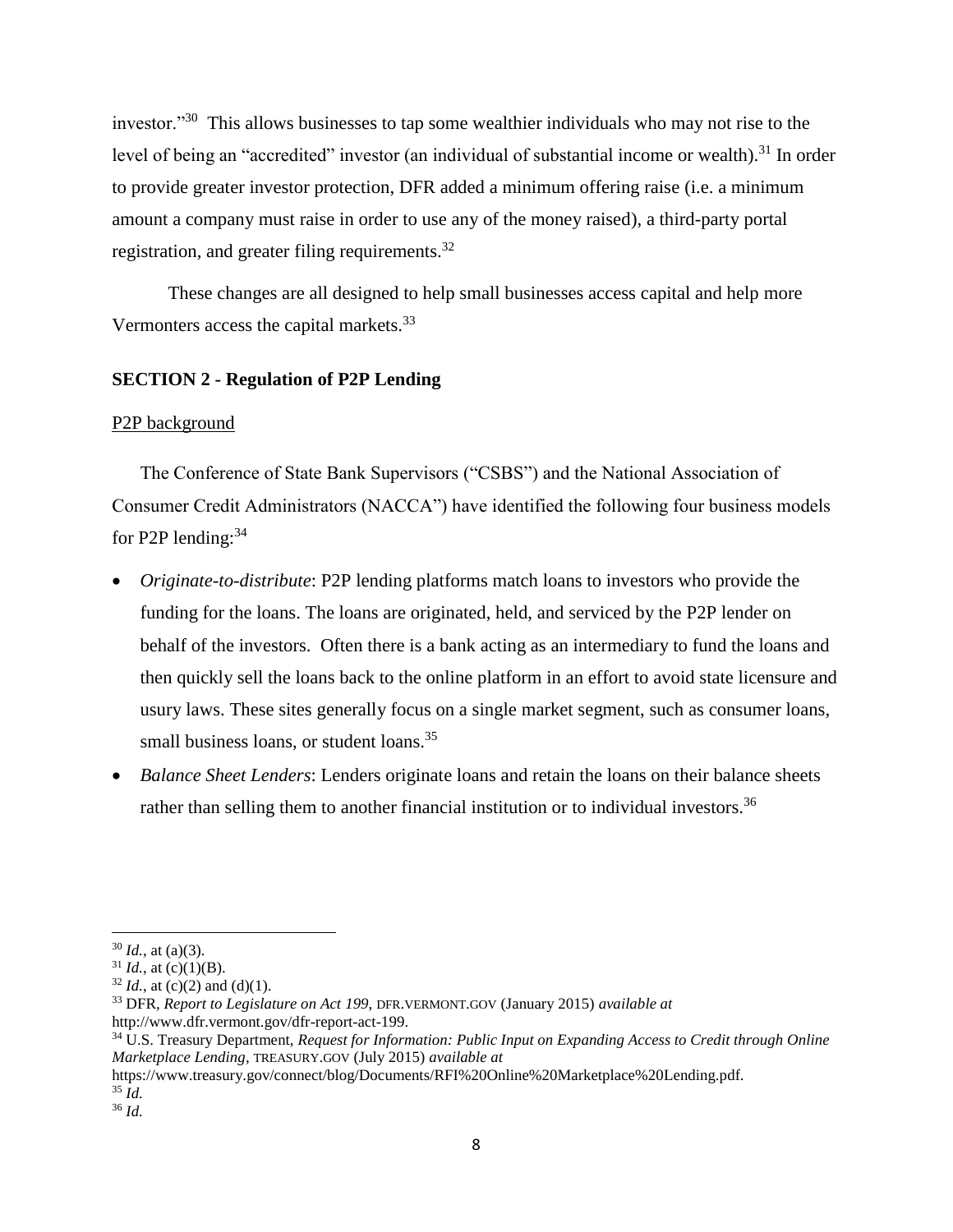- *Bank-Affiliated Lenders*: Third-party service providers represent banks seeking new means of originating smaller loans. Some banks are looking to bank-affiliated P2P lenders to originate credit in a more cost effective and streamlined manner.<sup>37</sup>
- *Bank Partnerships*: A P2P lender forms a relationship with a commercial bank. The bank originates the loan through the P2P online platform on behalf of the P2P lender and the loan is then sold back to the P2P lender to either keep or sell to investors.<sup>38</sup>

## <span id="page-10-0"></span>*Originate-to-Distribute Model: LendingClub and Prosper*

The originate-to-distribute model is the oldest and most common form of P2P lending and is dominated by a small group of P2P lending platforms.<sup>39</sup> LendingClub and Prosper are the two largest P2P lending platforms by loan origination.<sup>40</sup>

A borrower interested in raising capital through this model submits financial information to the prospective P2P lending platform.<sup>41</sup> The P2P lending platform then determines whether the borrower meets its minimum eligibility criteria.<sup>42</sup> Based on that criteria, each borrower is assigned a credit rating, which determines the interest rate the borrower will pay.<sup>43</sup> The loan, interest rate, and certain financial information are posted to the P2P lending platform for perspective investors to peruse. If a loan receives sufficient commitments from investors, the borrower executes a single, fixed term promissory note and receives their loan.

The P2P lending platform in turn sells debt security notes to each investor that signs up to fund that loan. The total sale of all the debt security notes creates the loan fund to lend to the borrower. The investors receive a return on their investment in the form of regular interest and principal payments.<sup>44</sup> The investor does not have any ownership rights in the business or in the profits of the business.

<sup>44</sup> *Id.*

 $\overline{\phantom{a}}$ <sup>37</sup> *Id.*

<sup>38</sup> *Id.*

<sup>39</sup> Noah Buhayar, *Peer-to-Peer Lending: Making Banking More Democratic, or Riskier?* bloombergreview.com (July 2015) *available at* http://www.bloombergview.com/quicktake/peer-peer-lending.

<sup>40</sup> Noah Buhayar, *Peer-to-Peer Lending: Making Banking More Democratic, or Riskier?* bloombergreview.com (July 2015) *available at* [http://www.bloombergview.com/quicktake/peer-peer-lending.](http://www.bloombergview.com/quicktake/peer-peer-lending) (the two platforms together totaled almost six billion dollars in 2014 alone); s*ee also* [https://www.lendingclub.com/;](https://www.lendingclub.com/) https://www.prosper.com/ <sup>41</sup> *See* Lending Club S-1, available at,

<http://www.sec.gov/Archives/edgar/data/1409970/000119312514323136/d766811ds1.htm> and Prosper S-1, available at http://www.sec.gov/Archives/edgar/data/1416265/000110465907078072/a07-27421\_1s1.htm. <sup>42</sup> *Id.*

<sup>43</sup> *Id.*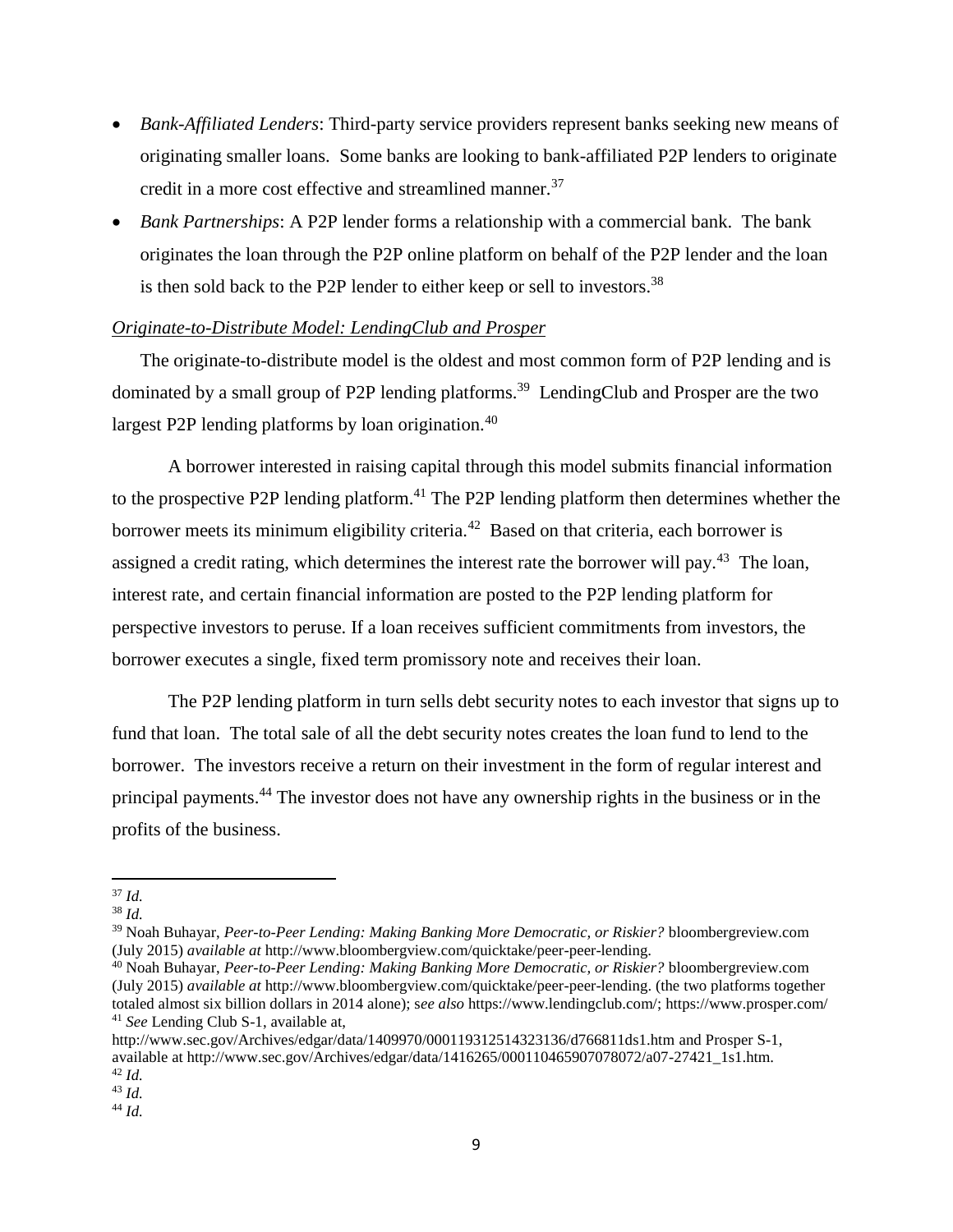The borrower makes monthly payments of principal and interest to the P2P lending platform, which deducts a servicing fee and remits the remainder to the investors.<sup>45</sup> The investors assume all of the credit risk on the applicable loan and retain no individual right to recourse if the borrower defaults.<sup>46</sup> The P2P lending platform may refer delinquent loans to a collection agency.<sup>47</sup>

The chart below depicts a typical peer-to-peer lending transaction with LendingClub as compared to a traditional bank lending transaction.<sup>48</sup>



Source: Company Data, Goldman Sachs Global Investment Research

Source: Company Data, Goldman Sachs Global Investment Research

## <span id="page-11-0"></span>*Balance Sheet Lenders*

Balance sheet lenders find borrowers and originate loans via online P2P platforms; however, unlike the originate-to-distribute model, these loans are funded by the lenders themselves and not

l <sup>45</sup> *Id.*

<sup>46</sup> *Id.*

<sup>47</sup> *Id.*

<sup>48</sup> Ryan M. Nash and Eric Beardsley, *The Future of Finance: The Rise of the New Shadow Bank,* Goldman Sachs Equity Research (March 2015) *available at*

[http://www.betandbetter.com/photos\\_forum/1425585417.pdf?PHPSESSID=7406416a94128a8eca87ec315399c75c.](http://www.betandbetter.com/photos_forum/1425585417.pdf?PHPSESSID=7406416a94128a8eca87ec315399c75c)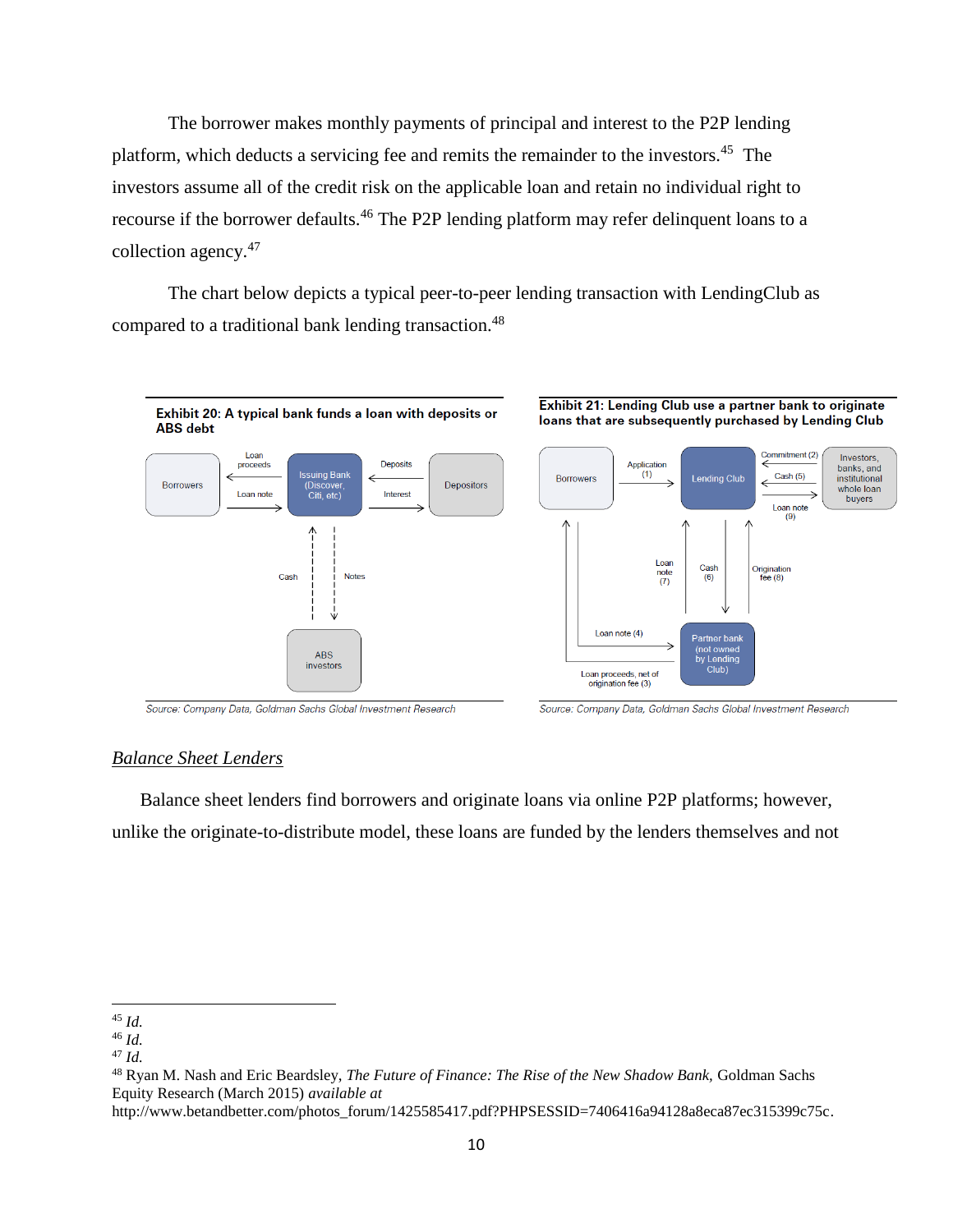from outside investors.<sup>49</sup> Instead, lenders use their cash on hand, secure a warehouse line of credit or some other debt capital that is maintained on their balance sheet.<sup>50</sup>

Many Balance Sheet Lenders, which include Kabbage, PayPal's Working Capital Program, American Express's Merchant Financing Program, and Square, take the form of a merchant cash advance, which provides borrowers a cash advance generally paid back by the lender taking a fixed debit from each future sale until the advance is paid back.<sup>51</sup> The amount of the cash advance is generally based on the borrower's payment or sales history or other business operations, including its social media presence and activity.<sup>52</sup> These companies generally advance cash to a business in exchange for direct repayment from the business's future credit card sales.<sup>53</sup> Most merchant advance companies form partnerships directly with the third party payment processors so repayment is guaranteed as long as the business continues to make sales.<sup>54</sup> As with other types of alternative lending, the merchant cash advance industry is rapidly evolving and may overlaps with other types of platforms lenders.<sup>55</sup> It has been said that the most important defining characteristic of merchant cash advance is the daily capture of funds (via the withholding of a percentage of card sales or a fixed bank account debit). This is in contrast to many other types of P2P lenders who underwrite loans with monthly payments.<sup>56</sup>

Merchant advance companies argue they are not providing "loans" but instead are buying and selling a business's future income.<sup>57</sup> Accordingly, the cash advances are not bound by usury laws that prohibit lenders from charging predatorily high interest rates.<sup>58</sup> Unlike a loan that

 $\overline{\phantom{a}}$ 

[http://www.wsj.com/articles/SB10001424053111903596904576514500766040470.](http://www.wsj.com/articles/SB10001424053111903596904576514500766040470)  $\overline{54}$   $\overline{Id}$ .

<sup>49</sup> Lend Academy, *Response to the U.S. Treasury Department Request for Information on Expanding Access to Credit through Online Market Place Lending*, LENDACADEMY.COM (September 2015) *available at* http://www.lendacademy.com/wp-content/uploads/2015/10/Treasury-RFI-Response-from-Lend-Academy-and-LendIt.pdf.

<sup>50</sup> *Id.*

<sup>51</sup> David Rubin, *Getting a Merchant Cash Advance is Easy but Repayment Can Be Onerous*, ENTREPRENEUR.COM (April 2015) *available at* http://www.entrepreneur.com/article/245396.

<sup>52</sup> Ryan M. Nash and Eric Beardsley, *The Future of Finance: The Rise of the New Shadow Bank,* Goldman Sachs Equity Research (March 2015) *available at*

[http://www.betandbetter.com/photos\\_forum/1425585417.pdf?PHPSESSID=7406416a94128a8eca87ec315399c75c.](http://www.betandbetter.com/photos_forum/1425585417.pdf?PHPSESSID=7406416a94128a8eca87ec315399c75c) <sup>53</sup> Angus Loten, *The Lure of Cash Advances,* WSJ.COM (August 2011) *available at*

<sup>55</sup> Sean Murray, *You Can't Ask How Big it is Without Defining What it is*, DAILYFUNDER.COM, (January 2014) *available at* http://dailyfunder.com/magazine/january-2014-issue-1/18/. <sup>56</sup> *Id*.

<sup>57</sup> John Tozzi, *How Merchant Cash Advances Work*, businessweek.com (January 2009) *available at* http://www.businessweek.com/smallbiz/content/jan2009/sb2009018\_234392.htm.  $^{58}$  *Id.*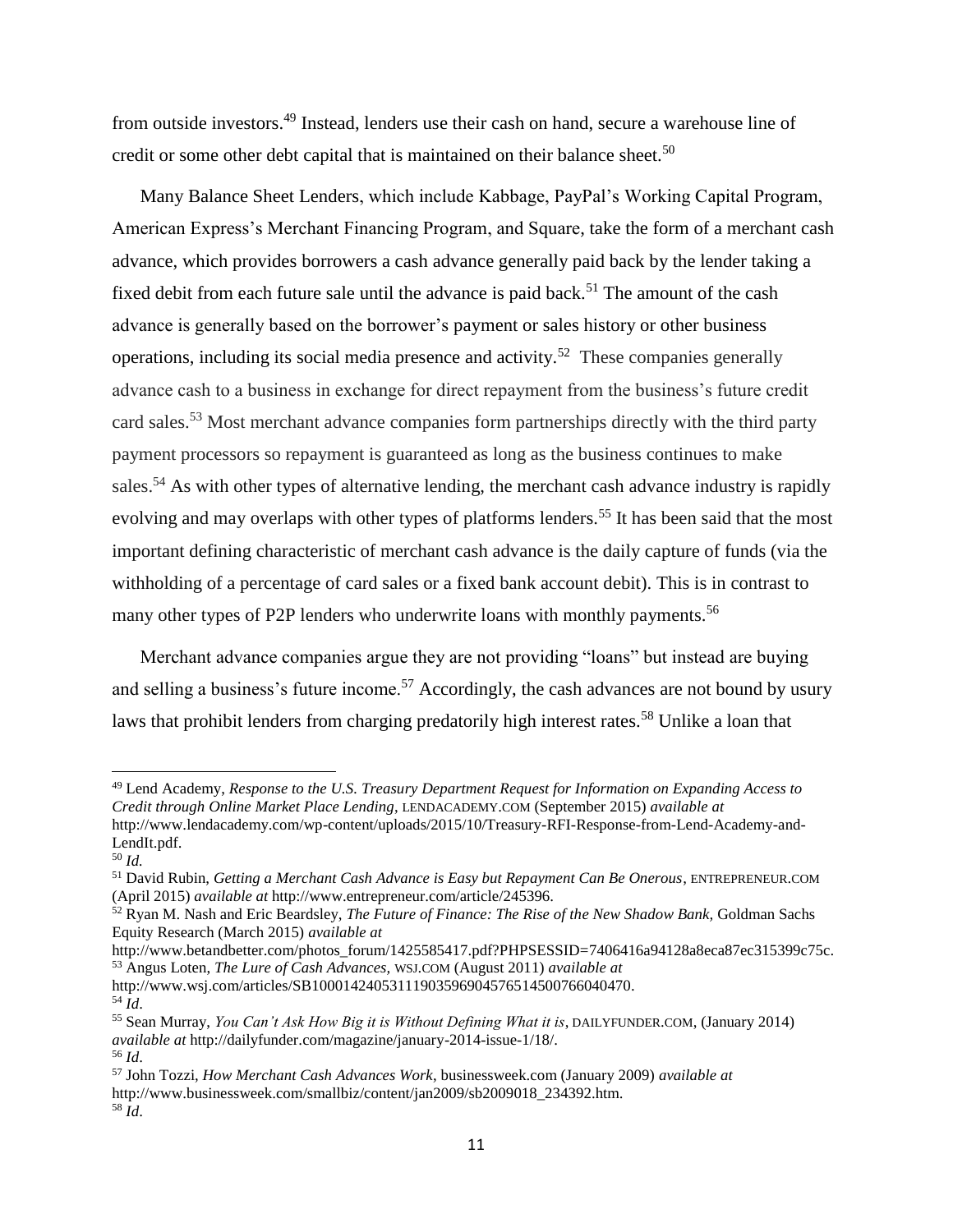requires regular fixed payments, merchant advance companies are repaid through a set percentage of the business's daily credit card sales, with repayment usually occurring within twelve months.<sup>59</sup>

## <span id="page-13-0"></span>*Bank-Affiliated Lenders and Bank Partnerships*

Pursuant to these models a bank or credit union will affiliate or partner with a P2P lending platform. Under a Bank-Affiliated Lender model, a bank or credit union will affiliate with a P2P lending platform to originate loans on its behalf that the bank or credit union will fund. The Bank Partnership model is the inverse, where the bank or credit union originates the loan on behalf of the P2P lender. The bank or credit union will receive an origination fee and the P2P lender will subsequently sell the loan to investors.

## <span id="page-13-1"></span>*Competitive Advantages of P2P Lending*

P2P lenders have several competitive advantages over banks and credit unions in the small business lending market, such as:

- Time: P2P lenders often get cash into the borrower's hand within a day or two of applying for a loan. $60$
- Simpler Process: P2P lenders often require less documentation than a traditional bank or credit union making the loan process considerably easier for the borrower.<sup>61</sup>
- Fewer Fees and Lower Rates: P2P lenders have less overhead than traditional banks (e.g. employees, brick & mortar buildings) and turn these savings into fewer fees and lower rates for borrowers, while offering investors higher rates of return than a bank deposit account.<sup>62</sup>

 $\overline{a}$ <sup>59</sup> *Id*.

<sup>60</sup> PricewaterhouseCoopers, *Peer Pressure: How Peer-to-Peer Lending Platforms are Transforming the Consumer Lending Industry*, PWC.COM (February 2015) *available at* [https://www.pwc.com/us/en/consumer-](https://www.pwc.com/us/en/consumer-finance/publications/assets/peer-to-peer-lending.pdf)

[finance/publications/assets/peer-to-peer-lending.pdf;](https://www.pwc.com/us/en/consumer-finance/publications/assets/peer-to-peer-lending.pdf) Ryan M. Nash and Eric Beardsley, *The Future of Finance: The Rise of the New Shadow Bank,* Goldman Sachs Equity Research (March 2015) *available at*

[http://www.betandbetter.com/photos\\_forum/1425585417.pdf?PHPSESSID=7406416a94128a8eca87ec315399c75c.](http://www.betandbetter.com/photos_forum/1425585417.pdf?PHPSESSID=7406416a94128a8eca87ec315399c75c) <sup>61</sup> PricewaterhouseCoopers, *Peer Pressure: How Peer-to-Peer Lending Platforms are Transforming the Consumer Lending Industry*, PWC.COM (February 2015) *available at* [https://www.pwc.com/us/en/consumer-](https://www.pwc.com/us/en/consumer-finance/publications/assets/peer-to-peer-lending.pdf)

[finance/publications/assets/peer-to-peer-lending.pdf;](https://www.pwc.com/us/en/consumer-finance/publications/assets/peer-to-peer-lending.pdf) Ryan M. Nash and Eric Beardsley, *The Future of Finance: The Rise of the New Shadow Bank,* Goldman Sachs Equity Research (March 2015) *available at*

[http://www.betandbetter.com/photos\\_forum/1425585417.pdf?PHPSESSID=7406416a94128a8eca87ec315399c75c.](http://www.betandbetter.com/photos_forum/1425585417.pdf?PHPSESSID=7406416a94128a8eca87ec315399c75c) <sup>62</sup> The Economist, *Peer-to-Peer Lending: Banking without Banks*, ECONOMIST.COM (March 2014) *available at* http://www.economist.com/news/finance-and-economics/21597932-offering-both-borrowers-and-lenders-betterdeal-websites-put-two.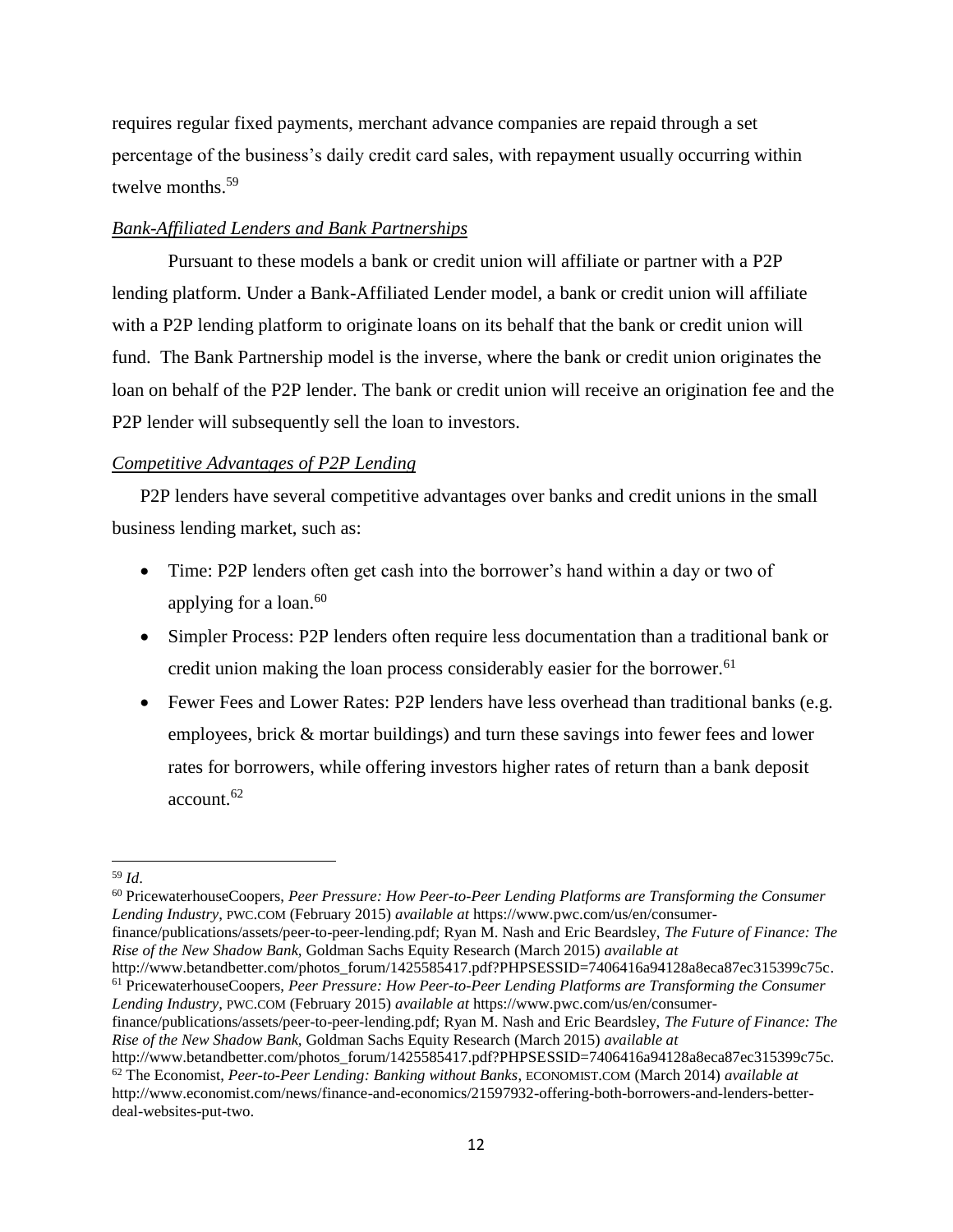Willingness to Take on Risk: Another key advantage is their willingness to take on small business lending risk.<sup>63</sup> There is limited profitability and heightened risk in the small business lending market for traditional banks, making banks more cautious lenders than P2P lenders.<sup>64</sup> As a result, small businesses have very low loan approval rates from banks.<sup>65</sup> Banks decline over 50 percent small businesses loan applications.<sup>66</sup> P2P lenders approve small business loans at a significantly higher approval rate of approximately 62 percent.<sup>67</sup> P2P lenders are expanding the market from which small business can borrow.<sup>68</sup>

## <span id="page-14-0"></span>*Disadvantages of P2P Lending*

At present, P2P lending platforms may be of limited benefit to some Vermont entrepreneurs; however, rapid industrial evolution may change this over time. The key hurdle at present for an early stage business may be its ability to fit the strict credit, income, and debt-ratio criteria of the most popular P2P lending platform.<sup>69</sup> Primarily, at this time, such platforms are funding personal debt consolidation.<sup>70</sup> The risk of lending to an early stage business, compared to personal debt refinancing may require a high interest rate to induce investors to fund the loan.<sup>71</sup> For example, in the first quarter of 2014, the average annual percentage rate on loans originated by small business lender OnDeck was  $51.2$  percent.<sup>72</sup> Small business lending platforms, however, exhibit a greater willingness to lend to small businesses than banks, holding the promise of capital, which may outweigh the cost of high interest.<sup>73</sup> For some entrepreneurs,

 $\overline{a}$ <sup>63</sup> *Id.*

<sup>64</sup> *Id.*

<sup>65</sup> Ryan M. Nash and Eric Beardsley, *The Future of Finance: The Rise of the New Shadow Bank,* Goldman Sachs Equity Research (March 2015) *available at*

[http://www.betandbetter.com/photos\\_forum/1425585417.pdf?PHPSESSID=7406416a94128a8eca87ec315399c75c.](http://www.betandbetter.com/photos_forum/1425585417.pdf?PHPSESSID=7406416a94128a8eca87ec315399c75c) <sup>66</sup> *Id.* 

<sup>67</sup> *Id.*

<sup>68</sup> *Id.* 

<sup>69</sup> *Id.*

<sup>70</sup> *Id.*

<sup>71</sup> Ryan M. Nash and Eric Beardsley, *The Future of Finance: The Rise of the New Shadow Bank,* Goldman Sachs Equity Research (March 2015) *available at*

http://www.betandbetter.com/photos\_forum/1425585417.pdf?PHPSESSID=7406416a94128a8eca87ec315399c75c: Traci L. Mach, Courtney M. Carter, and Cailin R. Slattery, *Peer-to-Peer Lending to Small Businesses,* Finance and Economics Discussion Series: Division of Research & Statistics and Monetary Affairs, FEDERALRESERVE.GOV (2014) *available at* [http://www.federalreserve.gov/pubs/feds/2014/201410/201410pap.pdf.](http://www.federalreserve.gov/pubs/feds/2014/201410/201410pap.pdf)

<sup>72</sup> Ryan M. Nash and Eric Beardsley, *The Future of Finance: The Rise of the New Shadow Bank,* Goldman Sachs Equity Research (March 2015) *available at*

[http://www.betandbetter.com/photos\\_forum/1425585417.pdf?PHPSESSID=7406416a94128a8eca87ec315399c75c.](http://www.betandbetter.com/photos_forum/1425585417.pdf?PHPSESSID=7406416a94128a8eca87ec315399c75c)  $\overline{73}$   $\overline{Id}$ .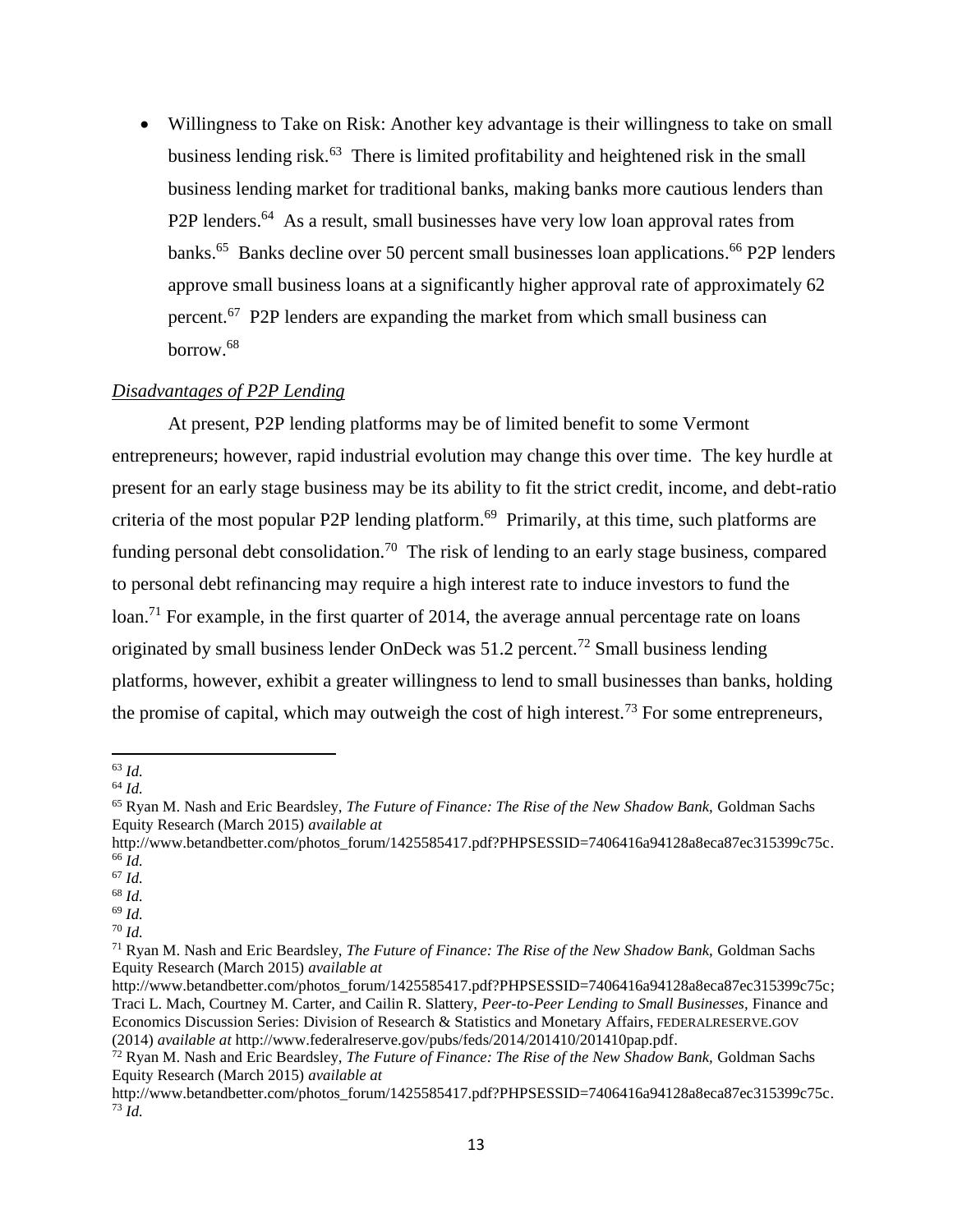the promise of capital may well outweigh the cost of high interest rates. For less sophisticated entrepreneurs or those otherwise shut out of the credit markets, borrowing at high interest rates may place a great strain on their businesses.<sup>74</sup>

Other hurtles also exist. A Vermont entrepreneur seeking to borrow a commercial loan from a lending platform may not have the requisite sales history, making certain P2P lenders unavailable for early, seed stage businesses.<sup>75</sup> In contrast to P2P personal loans, P2P business loans may also require a personal guaranty from the entrepreneur, which may be a deterrent for an entrepreneur.<sup>76</sup> With a personal guarantee, the P2P lending platform could seek repayment through the entrepreneur's personal assets if the business defaulted on the loan.<sup>77</sup>

The biggest challenges posed by the explosion of P2P lending may not face borrowers or entrepreneurs, but rather the P2P lenders themselves. One such challenge is the current low interest rate environment.<sup>78</sup> Since the start of the Great Recession, the Federal Reserve Board has reduced the "discount rate," the overnight interest rate the Federal Reserve charges banks who borrow money to maintain their statutory reserve requirement.<sup>79</sup> The discount rate is the foundation for all other interest rates a bank may charge.<sup>80</sup> The U.S. unemployment rate, wage growth, and inflation are key metrics the Federal Reserve Board indicated it will use to determine when to raise interest rates.<sup>81</sup> The most recent Bureau of Labor Statistics jobs report measured the U.S. unemployment rate at 5.0 percent, the lowest rate since 2008, and a reported 9 cent per hour increase in wages, which may mean that the federal funds rate will soon increase.<sup>82</sup>

 $\overline{\phantom{a}}$ 

<sup>76</sup> Lend Academy, *Response to the U.S. Treasury Department Request for Information on Expanding Access to Credit through Online Market Place Lending*, LENDACADEMY.COM (September 2015) *available at* http://www.lendacademy.com/wp-content/uploads/2015/10/Treasury-RFI-Response-from-Lend-Academy-and-LendIt.pdf.

<sup>74</sup> *Id.*

<sup>75</sup> OnDeck, *Are You a Small Business in Need of Fast Funding?,* ONDECK.COM (last visited November 30, 2015) (OnDeck has a lengthy list of industries it will not lend to and requires 1 plus years in business and annual revenue of greater than \$100,000 in the past twelve months.).

<sup>77</sup> *Id.*

<sup>78</sup> *See* Board of Governors of the Federal Reserve System, *Historical Data*, FEDRALRESERVE.GOV (last visited 11/25/15) *available at* http://www.federalreserve.gov/releases/h15/data.htm.

<sup>79</sup> *Id.*

<sup>80</sup> Board of Governors of the Federal Reserve System, *The Discount Rate,* FEDERALRESERVE.GOV (last visited 11/25/15) *available at* http://www.federalreserve.gov/monetarypolicy/discountrate.htm.

<sup>81</sup> *See,* Federal Open Market Committee, *2015 FOMC Meeting Calendars, Statements, and Minutes,*  FEDERALRESERVE.GOV (last visited 11/25/15) *available at*

[http://www.federalreserve.gov/newsevents/press/monetary/20151028a.htm.](http://www.federalreserve.gov/newsevents/press/monetary/20151028a.htm)

<sup>82</sup> Bureau of Labor Statistics, *Employment Situation,* BLS.GOV (November 2015) *available at* [http://www.bls.gov/news.release/empsit.toc.htm.](http://www.bls.gov/news.release/empsit.toc.htm)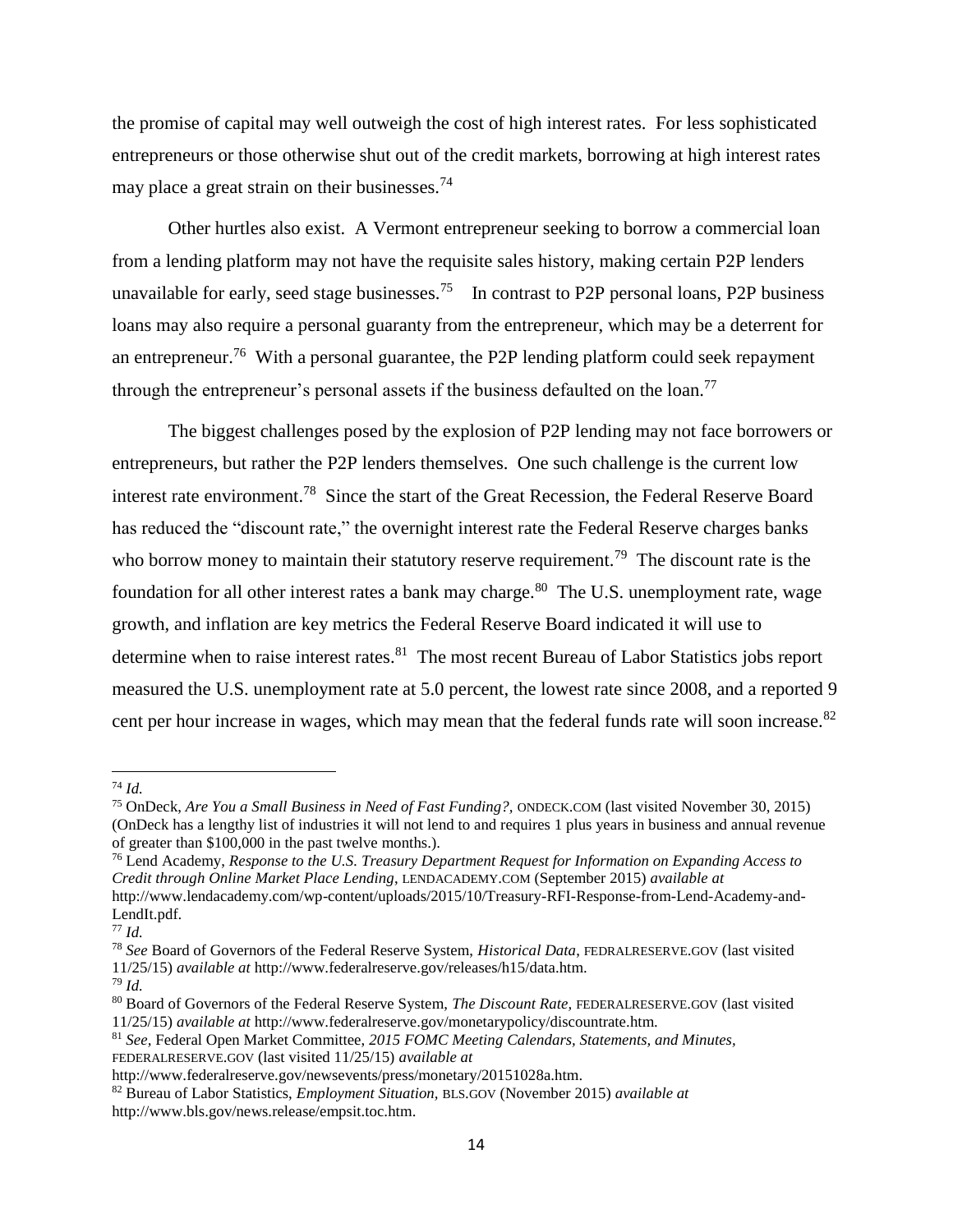Once this occurs, market forces will likely influence P2P lending platforms to increase the interest rates they charge, thus resulting in a more restrictive borrowing environment for small business borrowers.<sup>83</sup>

Another challenge is the degree of regulatory oversight of P2P lenders compared to that of the deposit-taking banks with which P2P lenders are competing.<sup>84</sup> Therefore, some of the biggest risks faced by P2P lenders include the risk of a rising interest rate environment and increased regulatory scrutiny, as discussed below. 85

In the rapid rise of P2P, these new lenders endeavor to structure themselves to avoid state banking and securities law, leaving regulators scrambling to understand how these entities fit into existing regulatory regimes.<sup>86</sup> This lighter regulation may be a key factor in the success of P2P lenders entering the commercial lending market. In particular, in some instances the interest rates or implied fee rates are at levels greater than 30 percent; which may not be allowed under traditional banking regulatory system.<sup>87</sup> Unlike personal loans, many of these P2P small business lenders hold loans on their own balance sheets.<sup>88</sup>

#### <span id="page-16-0"></span>P2P Lending Regulation

Entities transacting P2P lending in Vermont must be cognizant of two financial regulatory requirements. First, the entity making or soliciting loans, whether the funding portal itself or a third-party lending institution, must comply with State of Vermont lender licensing requirements administered by the DFR Banking Division.<sup>89</sup> Likewise, the payment dependent notes sold to individual investors must comply with Vermont registration requirements administered by the DFR Securities Division.<sup>90</sup>

<sup>83</sup> Board of Governors of the Federal Reserve System, *The Discount Rate,* FEDERALRESERVE.GOV (last visited 11/25/15) *available at* [http://www.federalreserve.gov/monetarypolicy/discountrate.htm;](http://www.federalreserve.gov/monetarypolicy/discountrate.htm) *See also* Board of Governors of the Federal Reserve System, *Historical Data*, FEDRALRESERVE.GOV (last visited 11/25/15) *available at* http://www.federalreserve.gov/releases/h15/data.htm.

<sup>84</sup> Ryan M. Nash and Eric Beardsley, *The Future of Finance: The Rise of the New Shadow Bank,* Goldman Sachs Equity Research (March 2015) *available at*

[http://www.betandbetter.com/photos\\_forum/1425585417.pdf?PHPSESSID=7406416a94128a8eca87ec315399c75c.](http://www.betandbetter.com/photos_forum/1425585417.pdf?PHPSESSID=7406416a94128a8eca87ec315399c75c)  $85$   $\tilde{I}$ *d*.

<sup>86</sup> *Id.*

<sup>87</sup> *Id.* <sup>88</sup> *Id.* 

<sup>89</sup> 8 V.S.A. § 2200 *et seq.* <sup>90</sup> 9 V.S.A. § 5301 *et seq.*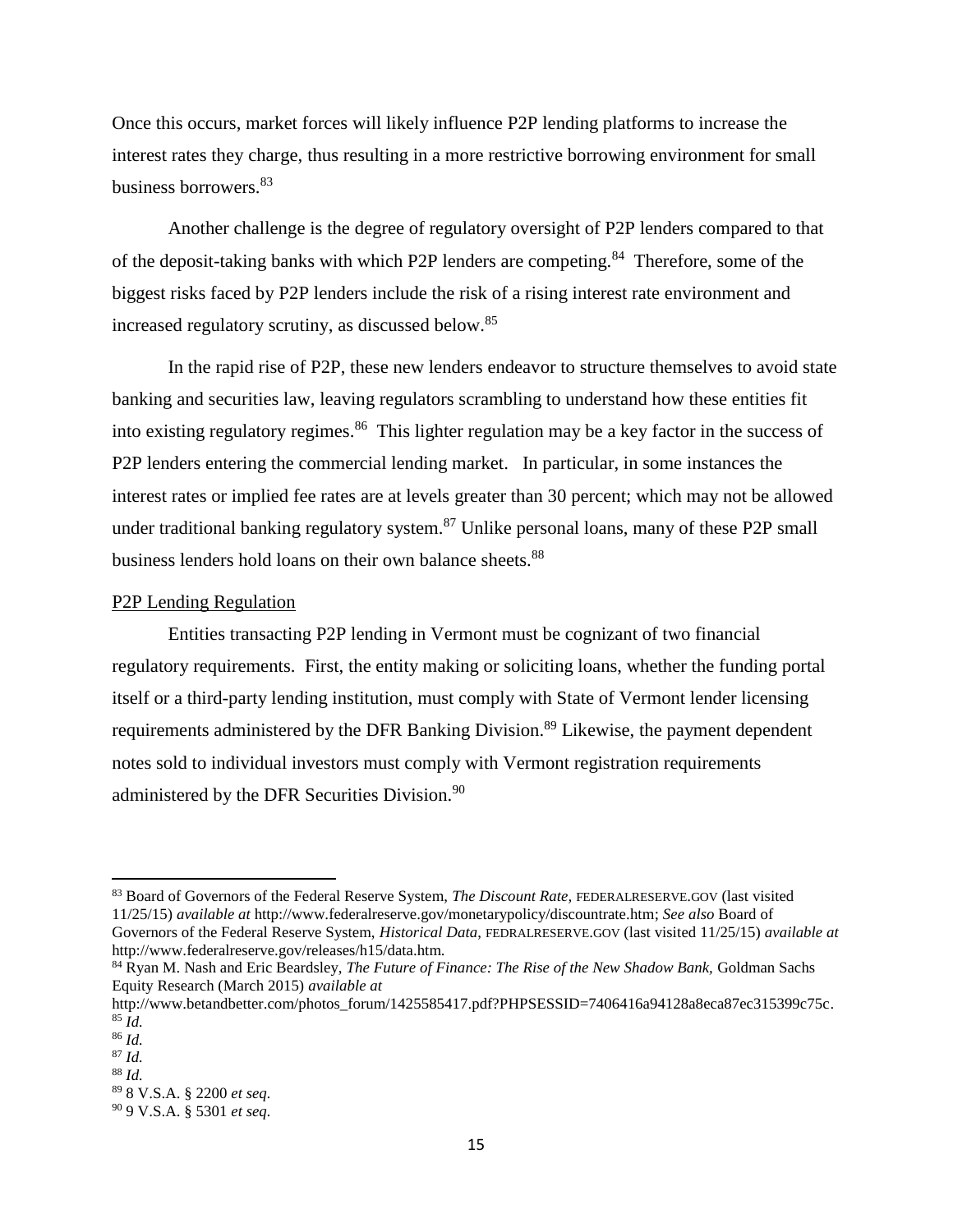### <span id="page-17-0"></span>*Banking Regulation*

Entities that originate or solicit loans in Vermont must comply with certain laws. Chief among those laws are license lender laws, usury laws, and privacy laws.

#### *License Lender Laws*

In Vermont, most peer-to-peer lenders need a lender license from DFR's Banking Division as a licensed lender. Notwithstanding where the loan is legally made, any person who makes or solicits a loan by mail, telephone, or electronic means to a Vermont resident is subject to the Licensed Lenders Act.<sup>91</sup> Many P2P platforms rely heavily on direct mailing, to solicit potential borrowers to use their platforms.<sup>92</sup> LendingClub and Prosper have submitted a filing for a Vermont Lender License, which are in process at DFR.<sup>93</sup>

An internet-based consumer lending program often utilizes a funding bank.<sup>94</sup> A funding bank is subject to both federal and state regulation but may, in certain instances, be able to rely on federal law to preempt state laws that might otherwise apply.<sup>95</sup> The use of funding banks in P2P programs, therefore, creates a degree of uncertainty and regulatory risk, which requires regulators to pay particular attention to the structure of any P2P program. A P2P platform must obtain a lending license to make or solicit loans to Vermonters regardless of whether or not the P2P platform uses a funding bank.<sup>96</sup>

The chart below depicts instances when a lender license is, and is not, required:

<sup>91</sup> 8 V.S.A. § 2200 *et seq.* ("No person can engage in the business of soliciting or making loans by mail, telephone, or electronic means to residents of this state unless duly licensed. Such licensee is subject to the applicable provisions of Title 8, V.S.A., and chapters 4, 59, and 61 of Title 9, V.S.A., but is not be required to have or maintain a place of business in Vermont."); 8 V.S.A. § 2233(b)8 V.S.A. § 2233(b) ("A loan solicited or made by mail, telephone, or electronic means to a Vermont resident shall be subject to the provisions of this chapter notwithstanding where the loan was legally made. No person shall engage in the business of soliciting or making loans by mail, telephone, or electronic means to residents of this state unless duly licensed.").

<sup>92</sup> Peter Manbeck and Marc Franson, *The Regulation of Marketplace Lending: A Summary of the Principal Issues*, ABA.COM (April 2015) *available at*

https://www.aba.com/Tools/Offers/Documents/ChapmanRegulationofMarketplaceLendingWhitePaper040815.pdf. <sup>93</sup> DFR Banking Division, *Activity Journals*, dfr.vermont.gov (last visited 11/25/15) *available at*

http://www.dfr.vermont.gov/banking/publications-data/activity-journals.

<sup>94</sup> Peter Manbeck and Marc Franson, *The Regulation of Marketplace Lending: A Summary of the Principal Issues*, ABA.COM (April 2015) *available at*

https://www.aba.com/Tools/Offers/Documents/ChapmanRegulationofMarketplaceLendingWhitePaper040815.pdf. <sup>95</sup> *Id.*

<sup>96</sup> 8 V.S.A. § 2233.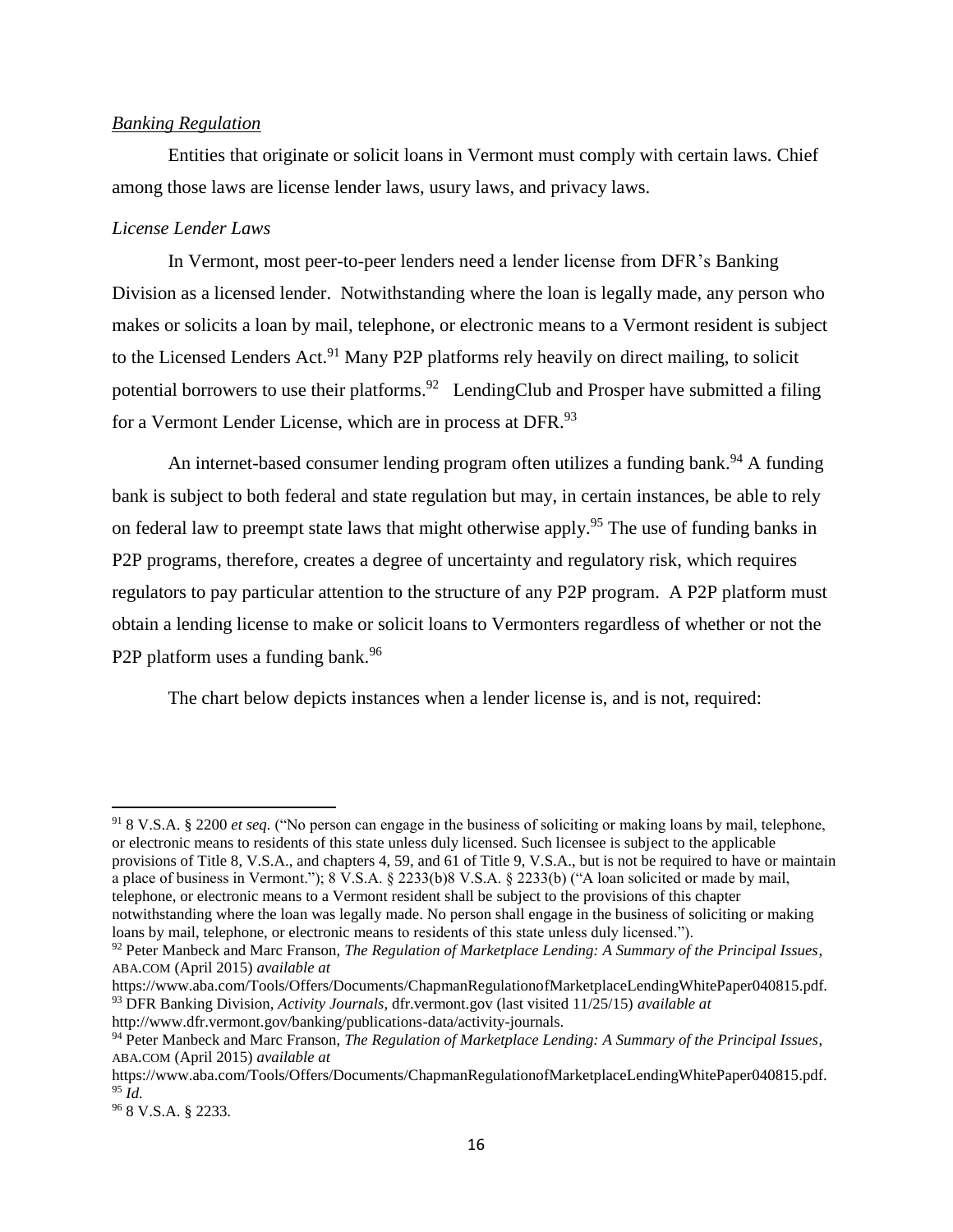| Scenario                       | License Needed?              | Reference                          |
|--------------------------------|------------------------------|------------------------------------|
| A commercial loan made by      | $No$ – exempt.               | 8 V.S.A. § 2201(d)(1), (2),        |
| specifically exempted persons  |                              | (3), (4), (5), (6), (7), (8), (9), |
| or entities (e.g., a state     |                              | (11), (13), (14), (15).            |
| agency, federal agency,        |                              |                                    |
| depository or financial        |                              |                                    |
| institution, pawnbroker,       |                              |                                    |
| insurance company, housing     |                              |                                    |
| finance agency, etc.).         |                              |                                    |
| A person who lends, other      | No - exempt.                 | 8 V.S.A. § 2201(d)(10).            |
| than residential mortgage      |                              |                                    |
| loans, an aggregate of less    |                              |                                    |
| than $$250,000$ in any one     |                              |                                    |
| year at an interest rate of 12 |                              |                                    |
| percent or less.               |                              |                                    |
| Any commercial loan of         | $No$ – exempt.               | 8 V.S.A. § 2201(h).                |
| \$1,000,000 or more.           |                              |                                    |
| A person who makes an          | $No$ – exempt. There is no   | 8 V.S.A. § 2201(d)(12).            |
| unsecured commercial loan      | limit on the number or       |                                    |
| that is expressly subordinate  | amount of this type of loan  |                                    |
| to all senior indebtedness of  | that a lender may make.      |                                    |
| the borrower. (Angel           |                              |                                    |
| Investor)                      |                              |                                    |
| A person who makes no more     | $No$ – exempt.               | 8 V.S.A. § 2201(d)(16) and         |
|                                |                              |                                    |
| than 3 mortgage loans in a     |                              | $(e)(6)$ .                         |
| consecutive 3-year period.     |                              |                                    |
| A person who makes rare or     | No.                          | 8 V.S.A. § 2202a(1). Courts        |
| isolated loans and is not      |                              | have held that a single,           |
| "engaged in the business" of   |                              | isolated loan entered into by      |
| making loans.                  |                              | an entity that is not in the       |
|                                |                              | business of making loans           |
|                                |                              | would not trigger licensing        |
|                                |                              | requirements.                      |
| Lenders making solely          | Yes – these lenders can seek | 8 V.S.A. § 2202a.                  |
| commercial loans that do not   | the simplified "commercial"  |                                    |
| fall within an exemption.      | lender only" license through |                                    |
|                                | DFR. There is no bond or     |                                    |
|                                | financial responsibility     |                                    |
|                                | requirement, and license     |                                    |
|                                | holders may make as many     |                                    |
|                                | commercial loans in Vermont  |                                    |
|                                | as they like.                |                                    |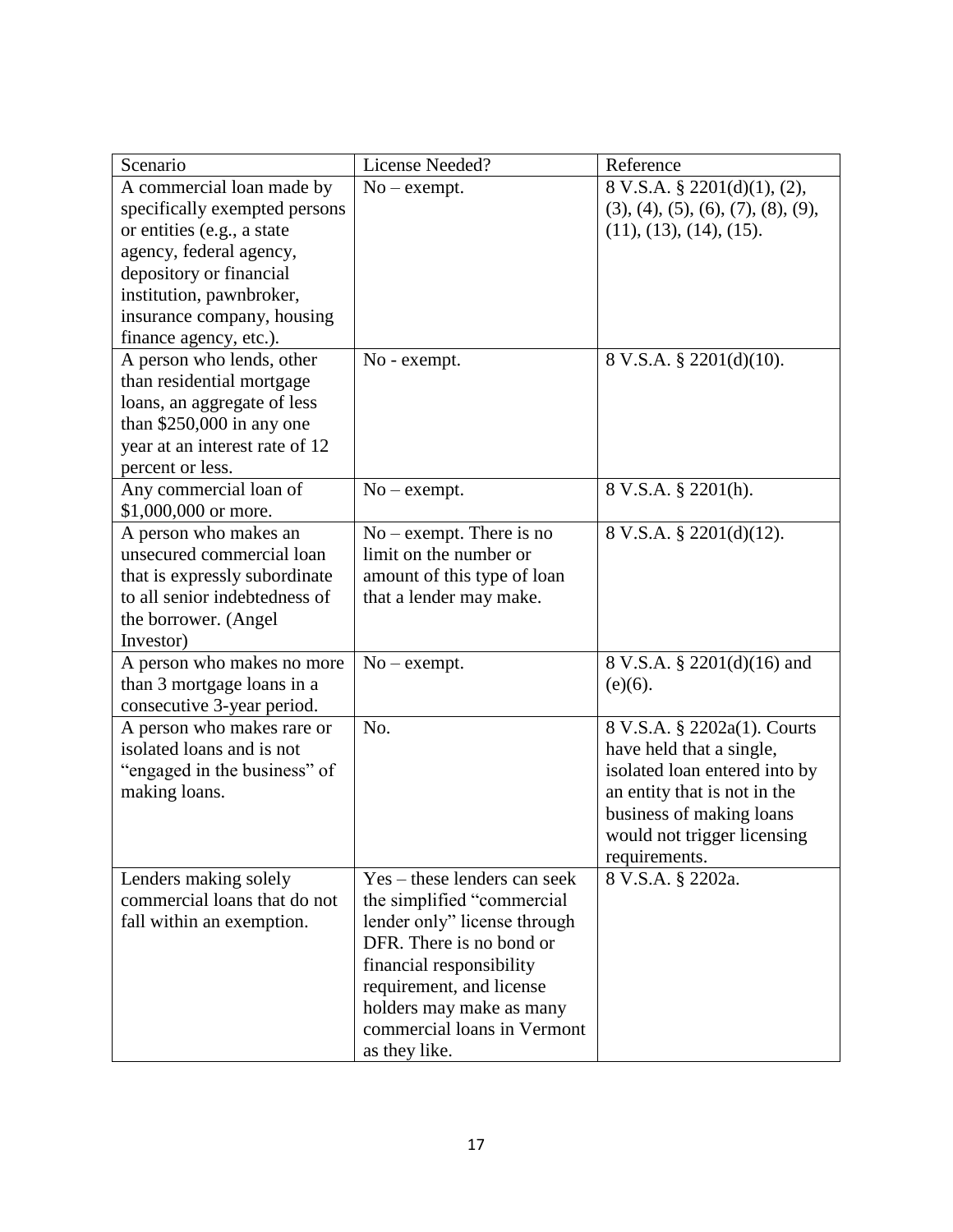### *Usury Laws*

Most states, including Vermont, limit the maximum interest rate lenders may charge on personal consumer loans.<sup>97</sup> For example, while there is no maximum usury rate for commercial loans in Vermont, Vermont law permits a maximum interest rate of 18 percent for single payment loans, car loans, and certain installment loans, or 21 percent for retail charge agreements.<sup>98</sup> When a greater rate of interest is paid in Vermont, the person paying it may recover the amount so paid above the legal interest, with interest thereon from the time of payment and all expenses of collection, including reasonable attorney's fees.<sup>99</sup>

Depending on borrower characteristics, however, platforms frequently want to set interest rates that exceed the maximum rate that Vermont and other state usury laws allow.<sup>100</sup> One of the goals of internet-based lending is to provide broader access to credit to certain borrowers who are unable to obtain bank loans.<sup>101</sup> In order to make lending to these individuals marketable to lenders and investors, the operator may need to set interest rates high enough to offset any expected losses. Additionally, state usury limits pose a challenge for interstate P2P platforms because, different maximum rates apply based on the borrower's state of residence. These laws, however, are essential consumer protections against predatory practices.<sup>102</sup>

New P2P platforms often try to avoid state usury laws by partnering with a national bank. The National Bank Act ("NBA") limits causes of action for usury claims against national banks, thereby preempting state-law usury claims against them.<sup>103</sup> Specifically, the NBA provides that a national bank is only subject to the laws of its home state. This allows a bank to carry the typically less restrictive usury laws of its home state to other states where it does business.<sup>104</sup>

<sup>97</sup> *See* 9 V.S.A. subchapter 4; *See also* Peter Manbeck and Marc Franson, *The Regulation of Marketplace Lending: A Summary of the Principal Issues*, ABA.COM (April 2015) *available at*

https://www.aba.com/Tools/Offers/Documents/ChapmanRegulationofMarketplaceLendingWhitePaper040815.pdf.  $989$  V.S.A. § 41a.

<sup>99</sup> 9 V.S.A. § 50.

<sup>100</sup> Peter Manbeck and Marc Franson, *The Regulation of Marketplace Lending: A Summary of the Principal Issues*, ABA.COM (April 2015) *available at*

https://www.aba.com/Tools/Offers/Documents/ChapmanRegulationofMarketplaceLendingWhitePaper040815.pdf.  $^{101}$  *Id.* 

<sup>102</sup> *Id.*

<sup>103</sup> 12 U.S.C. § 85.

<sup>104</sup> *Id.*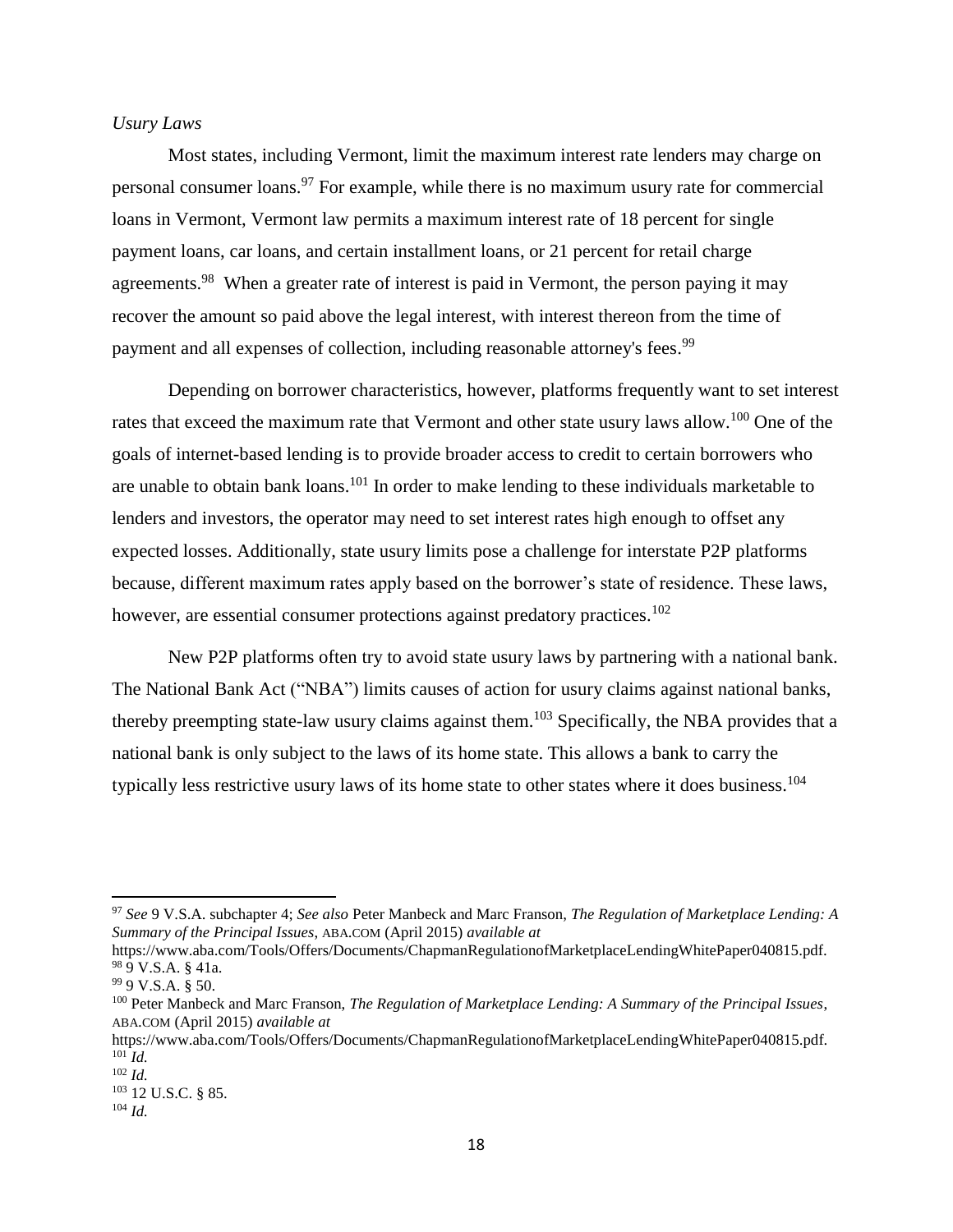Recent case law dealt with the interplay between the National Banking Act and state usury laws.<sup>105</sup> The Second Circuit Court of Appeals held that the federal preemption for national banks did not apply to a non-bank lender that purchased loans from a national bank.<sup>106</sup> In this case, the non-bank lender solicited, underwrote, and approved the loans and then contracted with a national bank to originate the loans. After the loans were funded, the national bank sold the loan to the non-bank lender for the principal amount of the loan, plus an origination fee.<sup>107</sup> The arrangement was designed to provide the non-bank lender with the federal preemption protections granted to national banks.<sup>108</sup> The Second Circuit held that non-bank assignees that do not perform essential banking functions are not entitled to National Banking Act preemption and therefore are subject to the usury laws of any state they operate in, in addition to those of the bank's home state.<sup>109</sup>

P2P lenders may also try to rely on the Depository Institutions Deregulation and Monetary Control Act of 1980 ("DIDA"), which permits state-chartered banks to charge interest rates that do not exceed higher of: (i) the maximum rate allowed by the state in which the loan is made; or (ii) the maximum rate allowed by the bank's home state.<sup>110</sup> For example, both LendingClub and Prosper use WebBank as a funding bank.<sup>111</sup> WebBank is an FDIC-insured, Utah-chartered industrial bank.<sup>112</sup> Utah law does not limit the interest rate that lenders may charge on loans that are subject to a written agreement.<sup>113</sup> Therefore, WebBank can fund loans for both LendingClub and Prosper at interest rates that exceed Vermont state usury laws.<sup>114</sup>

Non-bank P2P lenders utilize the services of a funding bank in order to circumvent state usury laws. The use of a funding bank, however, raises several issues including questions about

<sup>105</sup> *Madden v. MidlandFunding, LLC*, 786 F.3d 246 (2d Cir. 2015).

<sup>106</sup> *Id.,* at 249-53.

<sup>107</sup> *Id.,* at 248.

<sup>108</sup> *Id.,* at 249.

<sup>109</sup> *Id.,* at 249-53.

<sup>110</sup> Peter Manbeck and Marc Franson, *The Regulation of Marketplace Lending: A Summary of the Principal Issues*, ABA.COM (April 2015) *available at*

https://www.aba.com/Tools/Offers/Documents/ChapmanRegulationofMarketplaceLendingWhitePaper040815.pdf.  $\int_0^{111}$ *Id.* 

<sup>112</sup> Webbank.com.

<sup>113</sup> Peter Manbeck and Marc Franson, *The Regulation of Marketplace Lending: A Summary of the Principal Issues*, ABA.COM (April 2015) *available at*

https://www.aba.com/Tools/Offers/Documents/ChapmanRegulationofMarketplaceLendingWhitePaper040815.pdf.  $^{114}$  *Id.*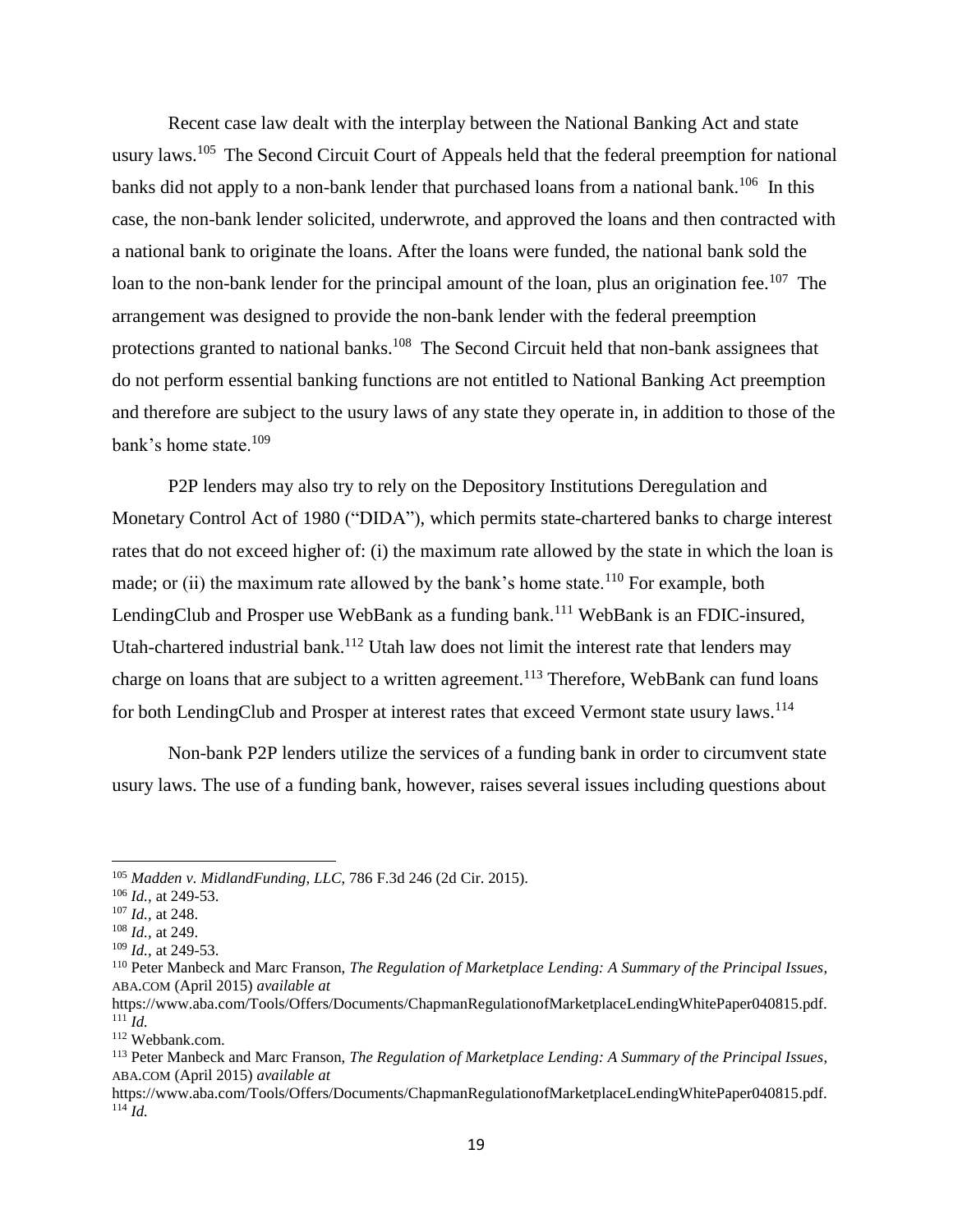who is the "true lender" in a P2P program.<sup>115</sup> When employed by payday lenders or solicitors, funding bank arrangements can be characterized (and criticized) as "rent-a-bank" schemes.<sup>116</sup> In recent litigation, the West Virginia Supreme Court found that a pay-day lender was the de facto lender, had the predominant economic interest in the loans and, as a result, should have followed applicable restrictions of West Virginia law, including its usury rate.<sup>117</sup> The court enjoined the pay day solicitor from making new loans in the state, voided the existing loans (thereby cancelling the debt of the borrowers), and awarded \$1.5 million in civil penalties, \$10 million in punitive damages, and attorneys' fees and costs.<sup>118</sup>

As a result of the Supreme Court of West Virginia's decision, there is regulatory uncertainty around the use of a funding bank for P2P lending programs.<sup>119</sup> Factors relevant in analyzing the relationship between a P2P lender and a funding bank may include: (i) whether the funding bank shares or relinquishes control; (2)the risk to the P2P platform; (3) the operational structure; (4) who pays the cost of a P2P program; (5)whether the funding bank has loss exposure; (6) protections provided to a funding bank; (7) a funding bank's right to deny credit or refuse to sell loans to the P2P platform; (8) the length of time that a funding bank holds the loans prior to selling them to a P2P platform; and (9) the compliance requirements imposed by the funding bank on the P2P platform.<sup>120</sup>

#### *Debt Collection Practices*

Any third-party debt collector employed by a lender must comply with both the Vermont consumer protection laws, and the Federal Debt Protection Practices Act when attempting to collect overdue payments from delinquent borrowers.<sup>121</sup> These laws prohibit abusive and harassing debt collection practices, limit certain communications with third parties, and impose

<sup>115</sup> Peter Manbeck and Marc Franson, *The Regulation of Marketplace Lending: A Summary of the Principal Issues*, ABA.COM (April 2015) *available at*

https://www.aba.com/Tools/Offers/Documents/ChapmanRegulationofMarketplaceLendingWhitePaper040815.pdf. <sup>116</sup> *Id.*

<sup>117</sup> *Cashcall, Inc. v. Morrisey*, 2014 WL 2404300 (May 30, 2014).

<sup>118</sup> *Id.* 

Peter Manbeck and Marc Franson, *The Regulation of Marketplace Lending: A Summary of the Principal Issues*, ABA.COM (April 2015) *available at*

https://www.aba.com/Tools/Offers/Documents/ChapmanRegulationofMarketplaceLendingWhitePaper040815.pdf. <sup>120</sup> *Id.*

<sup>121</sup> 9 V.S.A. § 2453; Vt. Admin. Code 3-2-103: CP 104; 15 U.S.C. § 1692 *et seq.*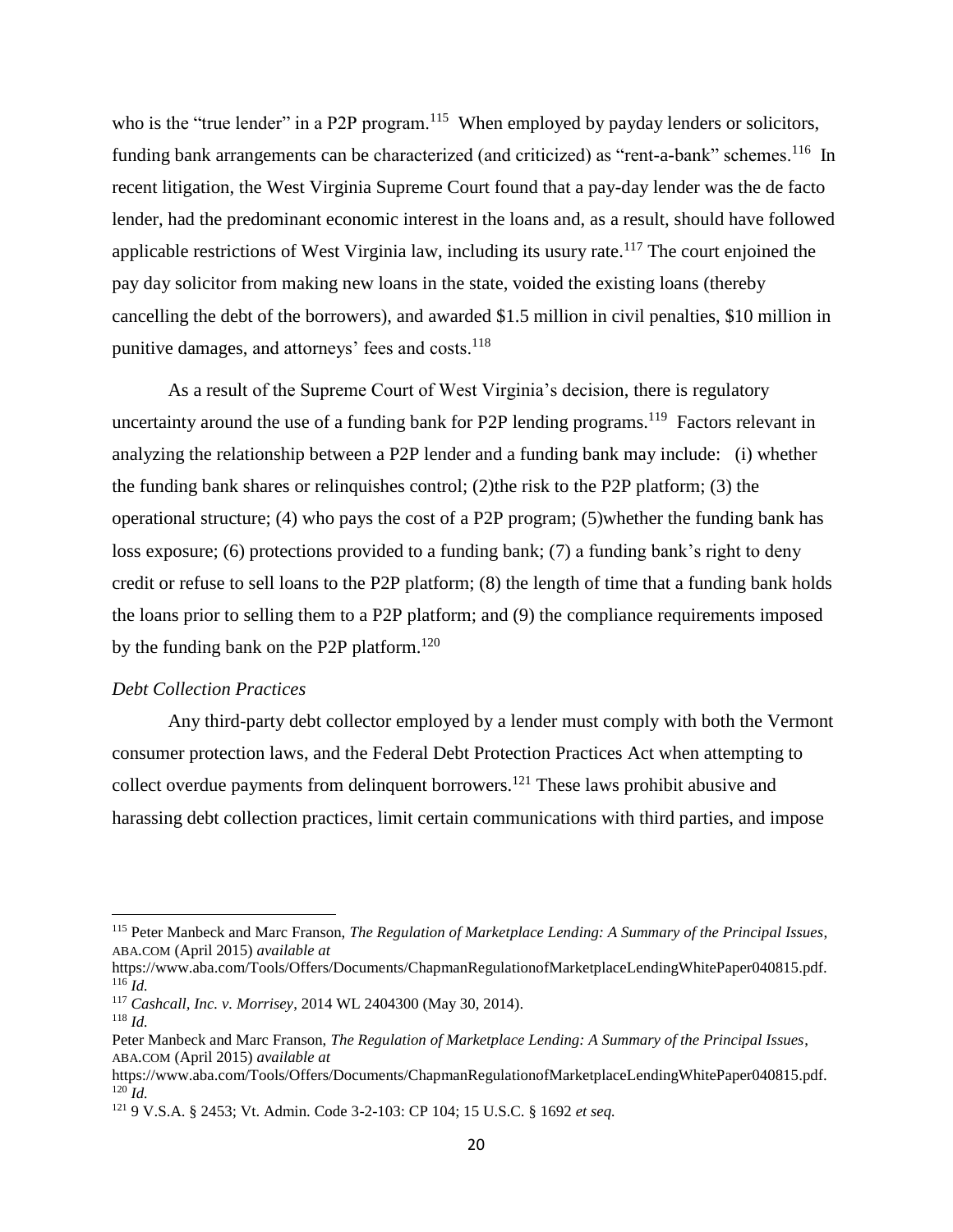notice and debt validation requirements.<sup>122</sup> The P2P lender will also be directly subject to state and federal debt collection laws if it acts as a collection agent for an issuer or purchasers of the loans. $123$ 

#### *Privacy Laws*

P2P platforms collect sensitive personal information from prospective borrowers. Therefore, platforms must comply with Vermont's Privacy laws and regulations.<sup>124</sup>

#### <span id="page-22-0"></span>*Securities Regulation*

Under the Vermont Uniform Securities Act, securities must be registered with DFR (or exempt from registration) in order to be sold in the state.<sup>125</sup> Similarly, securities sold across state lines must be registered with the Securities and Exchange Commission (or be exempt from registration) prior to any sale.<sup>126</sup> Therefore, a platform that sells debt notes in several states must register their securities both at the federal and state levels. In Vermont, these entities can simultaneously register their offerings through "Registration by Coordination."<sup>127</sup> In doing so, the P2P platform must submit a prospectus (a document that discloses all information a reasonable investor would consider important when deciding whether to fund a particular loan), a copy of their articles of incorporation, all documents filed with the SEC, and a consent to service of process.<sup>128</sup> After reviewing these materials, DFR may issue a comment letter to the platform requiring certain additional disclosures or imposing a limit on how much an individual investor may pledge. Once the DFR is satisfied with the prospectus, it will deem the offering "effective," allowing the sale of those securities in the State of Vermont.

<sup>122</sup> Peter Manbeck and Marc Franson, *The Regulation of Marketplace Lending: A Summary of the Principal Issues*, ABA.COM (April 2015) *available at*

https://www.aba.com/Tools/Offers/Documents/ChapmanRegulationofMarketplaceLendingWhitePaper040815.pdf.  $^{123}$ *Id.* 

<sup>124</sup> Peter Manbeck and Marc Franson, *The Regulation of Marketplace Lending: A Summary of the Principal Issues*, ABA.COM (April 2015) *available at*

[https://www.aba.com/Tools/Offers/Documents/ChapmanRegulationofMarketplaceLendingWhitePaper040815.pdf;](https://www.aba.com/Tools/Offers/Documents/ChapmanRegulationofMarketplaceLendingWhitePaper040815.pdf) *see also* 9 V.S.A. § 2430 *et seq.;* 8 V.S.A. § 10101 *et seq.;* DFR Rule B-2001-01.

<sup>125</sup> 9 V.S.A. § 5301.

<sup>126</sup> 15 U.S.C. § 77a *et Seq*.

<sup>127</sup> 9 V.S.A. § 5303.

 $128$  *Id.*, at (b).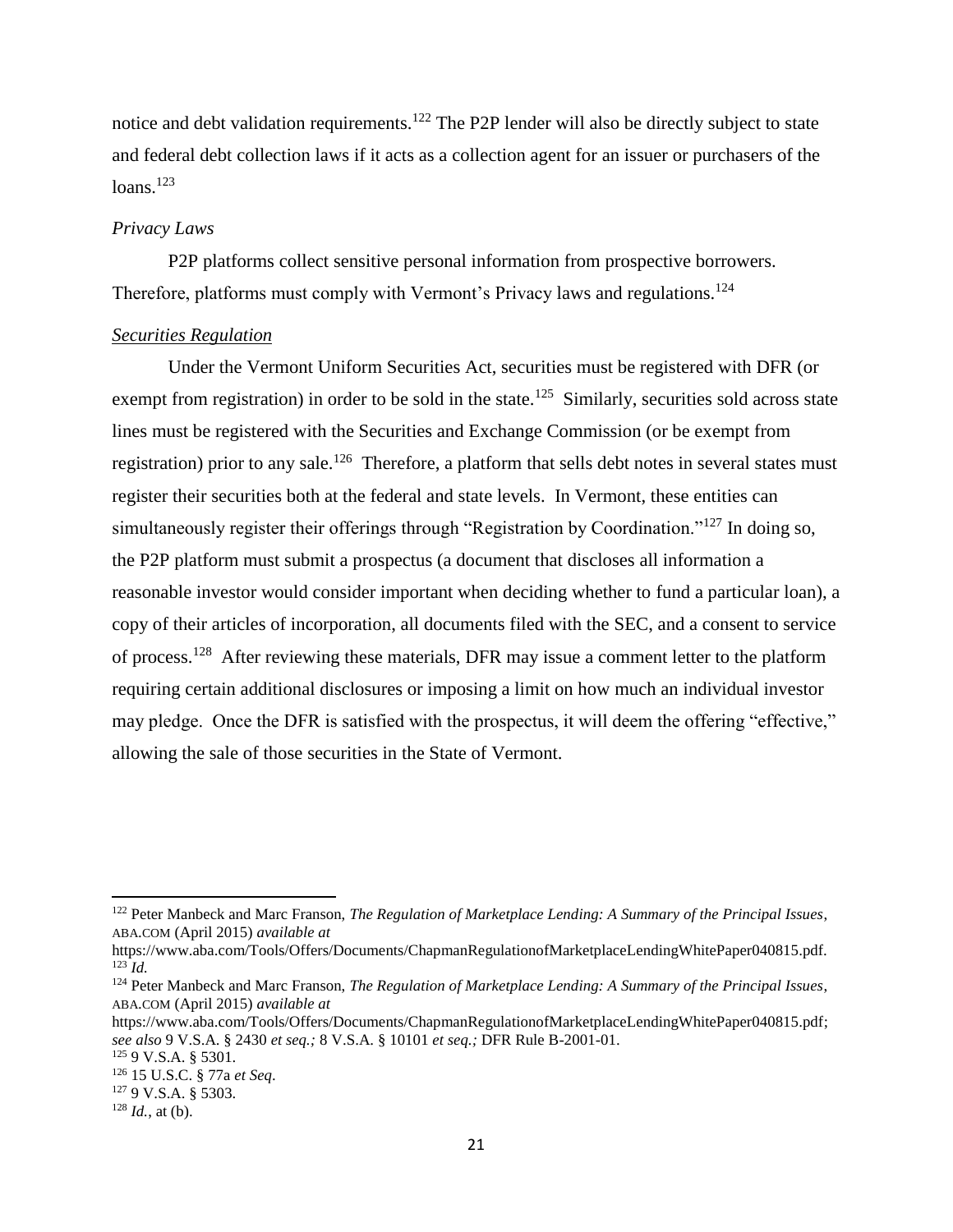#### <span id="page-23-0"></span>**SECTION 3 - Conclusions and Recommendations**

 $\overline{\phantom{a}}$ 

In connection with this report, DFR and ACCD conducted a roundtable discussion and business outreach with lenders, investors, and members of the Vermont entrepreneurial community. The roundtable concluded that Vermont entrepreneurs have myriad capital sources, but most entrepreneurs are unaware or unfamiliar with these sources. Further, the roundtable concluded that most Vermont entrepreneurs are seeking financing in the \$100,000 to \$1 million range, which generally far exceeds P2P platforms will lend to businesses. Accordingly, focusing on educating entrepreneurs on the sources of capital already available to them will yield greater results than connecting small businesses with P2P platforms.<sup>129</sup>

Small businesses often rely on the knowledge and experience of Vermont's network of technical assistance providers. This is the most logical starting point for capital access education. Technical assistance providers often provide advice on how and where to access capital. A list of the current technical assistance providers in the state include:

- *Launch VT*: Launch VT is a business pitch competition awarding cash and in-kind resources to entrepreneurs who deliver plans for a new business enterprise. LaunchVT is interested in entrepreneurs that can demonstrate a likelihood of building a successful business, the potential to grow a sizable & meaningful company over time , and the potential to generate significant employment in Vermont
- *Northeast Organic Farming Association -VT (NOFA)* NOFA is Vermont's Technical Assistance program that helps farmers grow better crops, keep healthier animals, and improve their business practices. Resources are provided to beginning farmers, vegetable and fruit growers and dairy and livestock producers, including one-on-one mentorship and business planning. The mentorship program includes the Farming Beyond

<sup>&</sup>lt;sup>129</sup> Round table and business outreach included: Lucy Leriche, Deputy Secretary (ACCD); Joan Goldstein, Commissioner of the VT Department of Economic Development (ACCD); Cynthia Stuart, Deputy Commissioner of Banking (DFR); Aaron Ferenc, Director of Examinations and Enforcement for the VT Banking Division (DFR); Dan Raddock, Assistant General Counsel for DFR; Christopher Smith, Director of Capital Markets for VT Securities Division (DFR); Christopher D'Ela, President of the Vermont Bankers Association; Marie Dussault, Commercial Loan Officer of the Vermont Economic Development Authority; Martin Hahn, Executive Director of Community Capital of Vermont; Chuck Karparis, Vice President of New Lending for Vermont State Employees Credit Union; Janice St. Onge, President, VSJF Flexible Capital Fund; Ken Merritt, Partner of Merritt & Merritt & Moulton; Cairn Cross, Managing Director for Fresh Tracks Capital.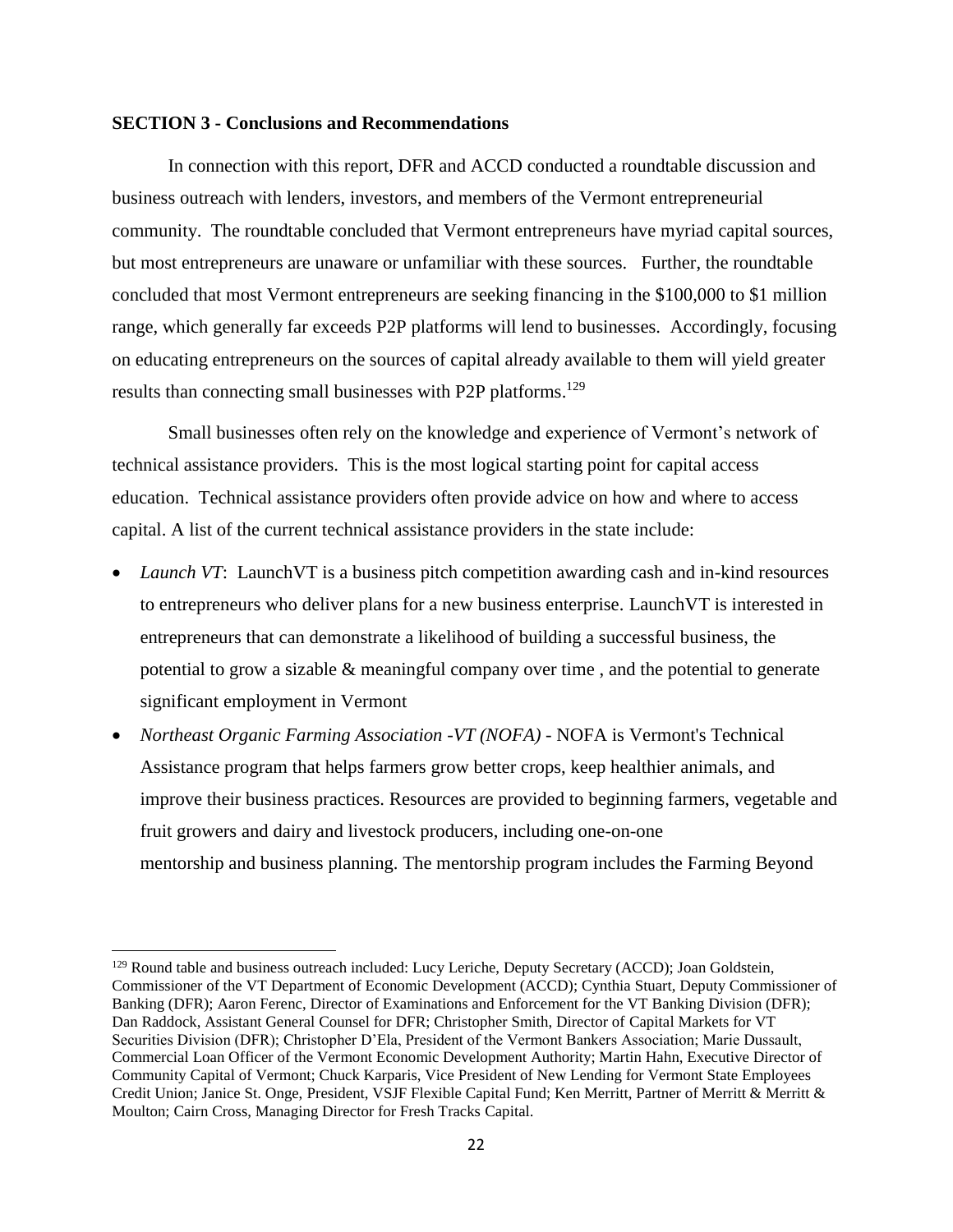Borders program, which supports educational connections between Vermont farmers and those in other states and countries.

- *Peer-to-Peer Collaborative* The Peer-to Peer-Collaborative CEO advisory program provides instant access to experienced Peer Advisors, CEOs, COOs, and CFOs. Peer Advisors offer an outside perspective on the complex business and leadership challenges business owners face as they grow their business and they do it in a way that ensures trust and confidentiality. Healthy business owners come away from the program with a strategy for building a stronger operational structure, improving profitability and supporting livable wages for employees.
- *Regional Development Corporations* There are twelve Regional Development Corporations around the state to provide technical assistance. They assist with access to state programs and resources, and are a local source of information on any technical assistance issue.
- *U.S. Small Business Administration (SBA)* SBA provides small businesses with an array of financing for small businesses from the smallest needs in microlending to substantial debt and equity investment capital (venture capital), loan guarantees, contracts, counseling sessions and other forms of assistance to small businesses.
- *StartupVT* StartupVT connects entrepreneurs with each other and with resources needed to grow and succeed.
- *Vermont Arts Council* The Vermont Arts Council has been the state's primary provider of funding, advocacy, and information for the arts in Vermont. Through its programs and services, the Council strives to increase public awareness of the positive role artists and arts organizations play in communities and seeks to maximize opportunities for Vermonters to experience the arts in everyday life.
- *Vermont Farm & Forest Viability Program –* The Vermont Farm & Forest Viability Program offers one-on-one, in-depth business planning, technical assistance, and management coaching to Vermont farm, food, and forestry enterprises in order to improve the economic viability of Vermont's working landscape.
- *Vermont Manufacturing Extension Center (VMEC) –* VMEC provides on-site confidential consulting, coaching, hands-on implementation assistance, and executive and workforce training to accelerate profitable growth through innovation, increased productivity, reduced costs and improved competitiveness.